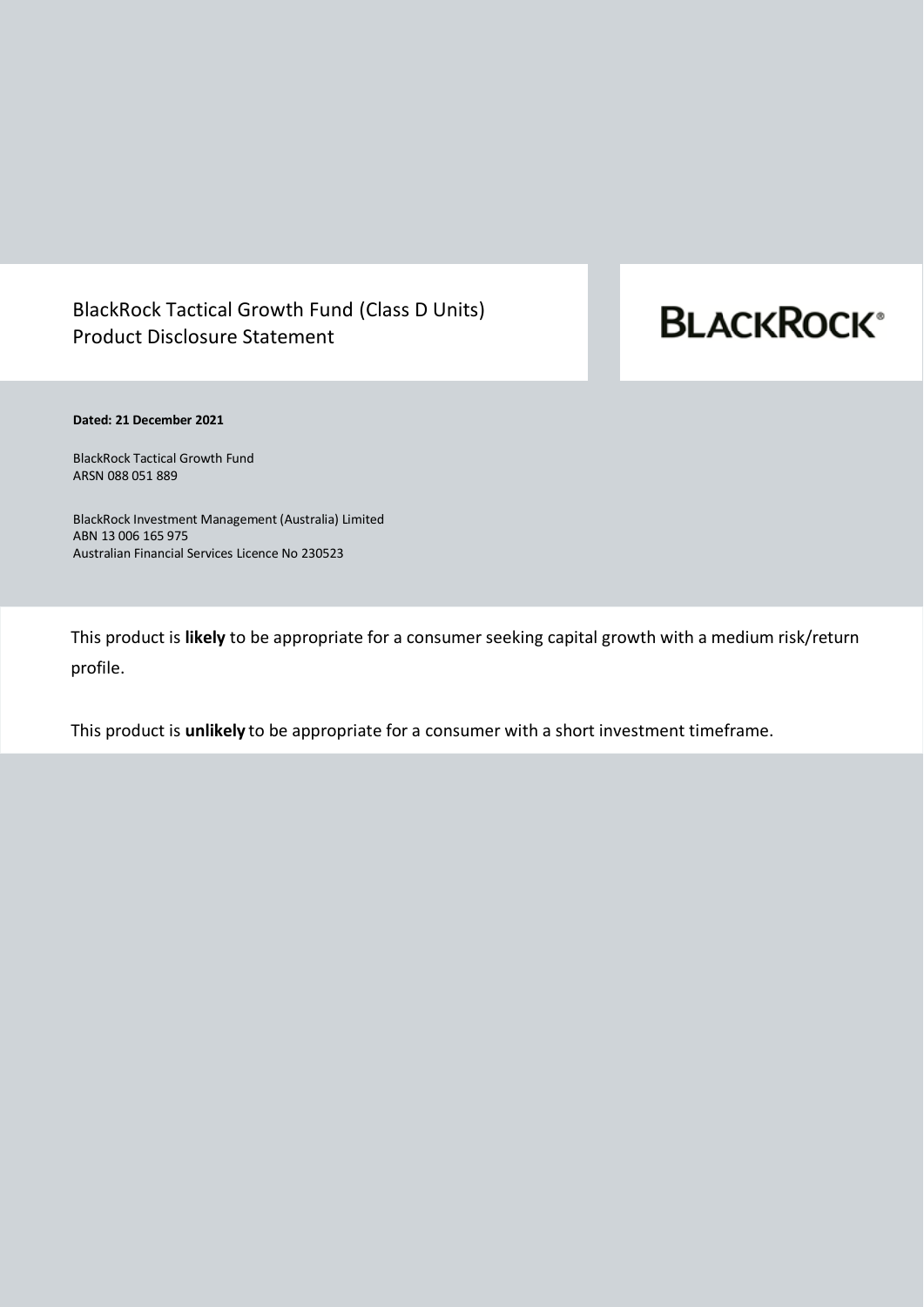# BlackRock Tactical Growth Fund (Class D Units)

| 1.   | <b>Before you start</b>                                                              | 3  |
|------|--------------------------------------------------------------------------------------|----|
| 1.1  | Important information                                                                | 3  |
| 1.2  | About this product disclosure statement                                              | 3  |
| 1.3  | Changes to this product disclosure statement and access<br>to additional information | 3  |
| 1.4  | Need help?                                                                           | 3  |
| 1.5  | About managed funds                                                                  | 3  |
| 1.6  | Investing through an IDPS, superannuation fund or master<br>trust                    | 3  |
| 1.7  | Incorporation by reference                                                           | 3  |
| 1.8  | Disclosure principles                                                                | 4  |
| 1.9  | Benchmark 1: Valuation of assets                                                     | 4  |
| 1.10 | Benchmark 2: Periodic reporting                                                      | 4  |
| 2.   | <b>Fund features at a glance</b>                                                     | 5  |
| 3.   | <b>About the Fund</b>                                                                | 7  |
| 3.1  | What is the investment objective of the Fund?                                        | 7  |
| 3.2  | What is the Fund's investment strategy?                                              | 7  |
| 3.3  | Key dependencies underlying the Fund's investment<br>strategy                        | 9  |
| 3.4  | Changes to the Fund's investment strategy                                            | 9  |
| 3.5  | What does the Fund invest in?                                                        | 9  |
| 3.6  | Use of derivatives                                                                   | 11 |
| 3.7  | Use of leverage                                                                      | 12 |
| 3.8  | Liquidity                                                                            | 13 |
| 3.9  | What are the significant benefits of investing in the Fund?                          |    |
|      |                                                                                      | 13 |
| 4.   | <b>Fund risks</b>                                                                    | 14 |
| 4.1  | What are the risks of investing?                                                     | 14 |
| 4.2  | General risks                                                                        | 14 |
| 4.3  | Specific risks of this Fund?                                                         | 14 |
| 4.4  | General risks of investing in the Fund                                               | 16 |
| 4.5  | Risk management                                                                      | 17 |
| 5.   | <b>Management of the Fund</b>                                                        | 18 |
| 5.1  | About the investment manager                                                         | 18 |
| 5.2  | Other key service providers                                                          | 19 |
| 6.   | <b>Fees and other costs</b>                                                          | 20 |
| 6.1  | Fund fees overview                                                                   | 20 |
| 6.2  | Example of annual fees and costs of the Fund                                         | 21 |
| 6.3  | Additional explanation of fees and costs                                             | 21 |
| 7.   | Investing in and redeeming from the Fund                                             | 22 |
| 7.1  | How to invest                                                                        | 22 |
| 7.2  | How you receive income from your investment                                          | 22 |
| 7.3  | Redeeming your investment                                                            | 22 |
| 7.4  | Do you have "cooling off" rights?                                                    | 22 |
| 8.   | <b>Additional information</b>                                                        | 23 |
| 8.1  | How managed investment schemes are taxed                                             | 23 |
| 8.2  | <b>Enquiries and complaints</b>                                                      | 23 |

# Responsible Entity contact details

BlackRock Investment Management (Australia) Limited Level 37, Chifley Tower 2 Chifley Square Sydney New South Wales 2000

|            | Telephone: 1300 366 100          |
|------------|----------------------------------|
| Facsimile: | 1300 366 107                     |
| Email:     | clientservices.aus@blackrock.com |
| Website:   | www.blackrock.com/au             |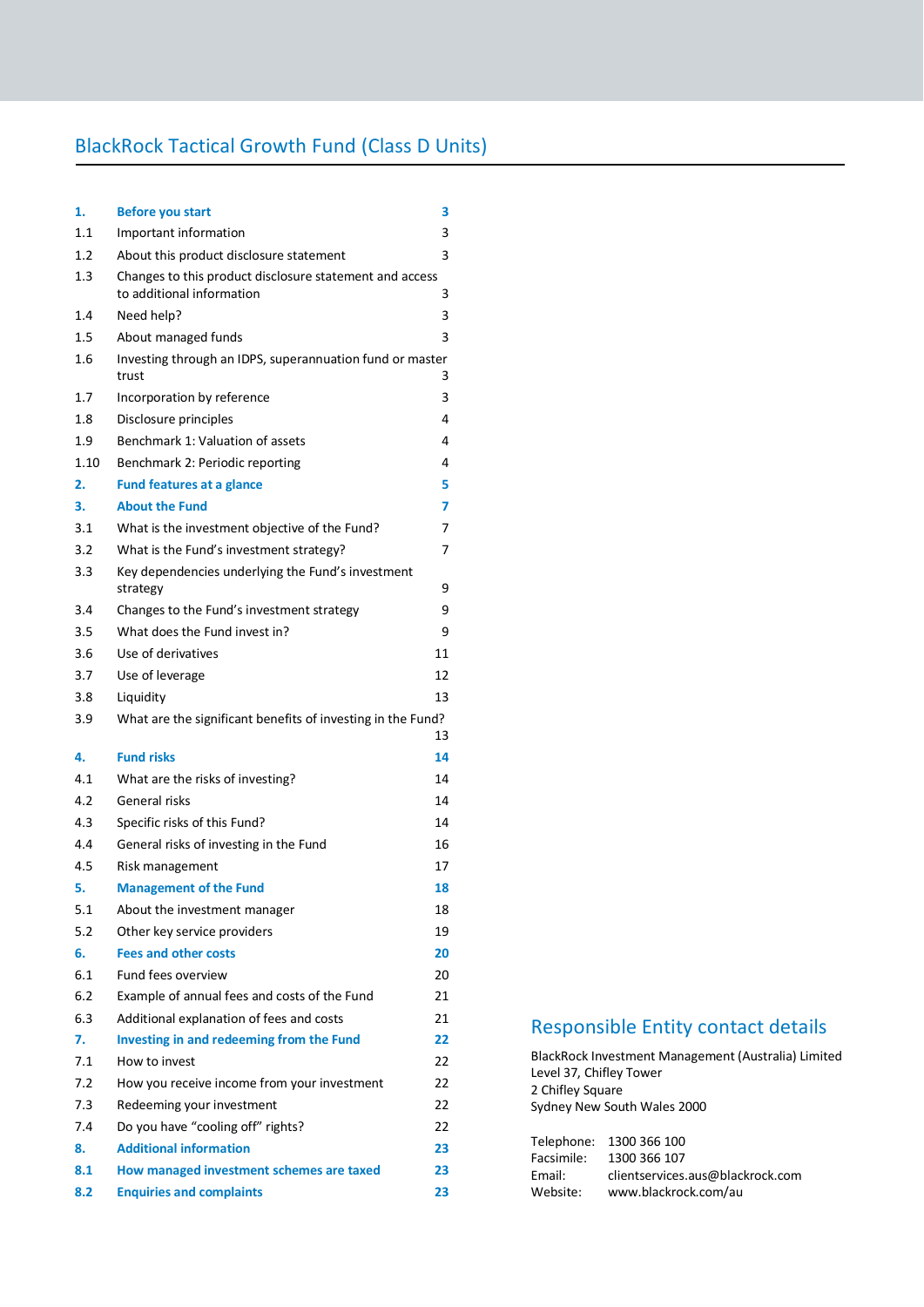# <span id="page-2-0"></span>1. Before you start

# <span id="page-2-1"></span>1.1 Important information

Investment in the BlackRock Tactical Growth Fund (Class D Units) (referred to in this Product Disclosure Statement (**PDS**) as the **Fund**) is offered and managed by BlackRock Investment Management (Australia) Limited, ABN 13 006 165 975 (referred to in this PDS as **BlackRock**, the **Responsible Entity**, the **Manager**, **we**, **our** or **us**). BlackRock is the manager of the Fund and acts as the responsible entity under the Corporations Act 2001 (Cth) (the **Corporations Act**). We are the issuer of this PDS and of units in the Fund.

BlackRock is a wholly owned subsidiary of BlackRock, Inc.<sup>®</sup> (**BlackRock Inc**) but is not guaranteed by BlackRock Inc or any BlackRock Inc subsidiary or affiliated entity (collectively the **BlackRock Group**). Neither BlackRock nor any member of the BlackRock Group guarantees the success of the Fund, the achievement of the investment objective, or the repayment of capital or particular rates of return on investment or capital. An investor in the Fund could lose all or a substantial part of their investment. In particular, the performance of the Fund will depend on the performance and market value of the assets held by the Fund.

We reserve the right to outsource any or all investment, management and administration functions, including to related parties, without notice to investors.

#### <span id="page-2-2"></span>1.2 About this product disclosure statement

This PDS describes the main features of the Fund and can only be used by investors receiving it (electronically or otherwise) in Australia. It is not available in any other country. Units in the Fund have not been, and will not be, registered under the U.S. Securities Act of 1933 or the securities laws of any of the states of the United States of America (U.S.). The Fund is not and will not be registered as an investment company under the U.S. Investment Company Act of 1940. Investment in units of the Fund by or on behalf of U.S. persons is not permitted. Units in the Fund may not at any time be offered, sold, transferred or delivered within the U.S. or to, or for the account or benefit of, a U.S. person. Any issue, sale or transfer in violation of this restriction will not be binding upon the Fund and may constitute a violation of U.S. law.

The information provided in this PDS is general information only and does not take into account your individual objectives, financial situation, needs or circumstances. You should therefore assess whether the information is appropriate for you and obtain financial advice tailored to you having regard to your individual objectives, financial situation, needs and circumstances.

If any part of this PDS is established to be invalid or unenforceable under the law, it is excluded so that it does not in any way affect the validity or enforceability of the remaining parts.

The offer or invitation to subscribe for Units in the Fund under this PDS is subject to the terms and conditions described in this PDS. We reserve the right to accept or decline Unit application requests in full or in part and reserve the right to change these terms and conditions.

If you have received this PDS electronically, we can provide you with a paper copy free of charge upon request by contacting our Client Service Centre (refer to page 2 of this PDS for contact details).

# <span id="page-2-3"></span>1.3 Changes to this product disclosure statement and access to additional information

Information contained in this PDS is current as at the date of this PDS. Certain information in this PDS, as well as the terms and features of the Fund, is subject to change from time to time. We will notify you of any material changes or other significant events that affect the information in this PDS in accordance with our obligations under the Corporations Act.

Updated information that is not materially adverse can be obtained from our website at [www.blackrock.com/au.](https://www.blackrock.com/au) A paper copy of any updated information will be given, or an electronic copy made available, free of charge upon request.

Where the Fund is subject to the continuous disclosure requirements of the Corporations Act, we will satisfy our obligations by disclosing material information regarding the Fund on our website at www.blackrock.com/au. A paper copy of this material is available free of charge upon request.

## <span id="page-2-4"></span>1.4 Need help?

If you have questions about or need help investing, we recommend you speak to a licensed financial adviser. The Australian Securities and Investments Commission (**ASIC**) can help you check if a financial adviser is licensed. They have a website at [www.asic.gov.au](http://www.asic.gov.au/) as well as a help line you can call on 1300 300 630.

If you have questions about the Fund and have invested indirectly through an IDPS, superannuation fund or master trust you should contact the operator of that service.

If you are an investor in the Fund you can contact our Client Service Centre (refer to page 2 of this PDS for contact details) or visit our website a[t https://www.blackrock.com/au.](https://www.blackrock.com/au)

#### <span id="page-2-5"></span>1.5 About managed funds

Managed funds are designed to give investors access to a range of investments by pooling your money with that of other investors, giving you the opportunity to access markets that you may not be able to invest in on your own.

There are many types of managed funds available, enabling you the opportunity to diversify your portfolio with a view to achieving an appropriate balance of investments and asset classes to suit your investment objectives and risk profile.

When you invest in a managed fund you are issued with a number of "units" based on the application unit price at the time you invest. Your units represent the value of your investment, which will change over time as the market value of the assets fluctuates.

# <span id="page-2-6"></span>1.6 Investing through an IDPS, superannuation fund or master trust

If you have invested through an IDPS, superannuation fund or master trust, you can use this PDS for information purposes; however, if you wish to make any change to your investment you should contact the operator of such service and complete their required documentation. The operator of such service may process unitholder transactions and requests in accordance with processes that are different to those set out in this document.

#### <span id="page-2-7"></span>1.7 Incorporation by reference

The Corporations Act allows us to provide certain information to you separately to this PDS.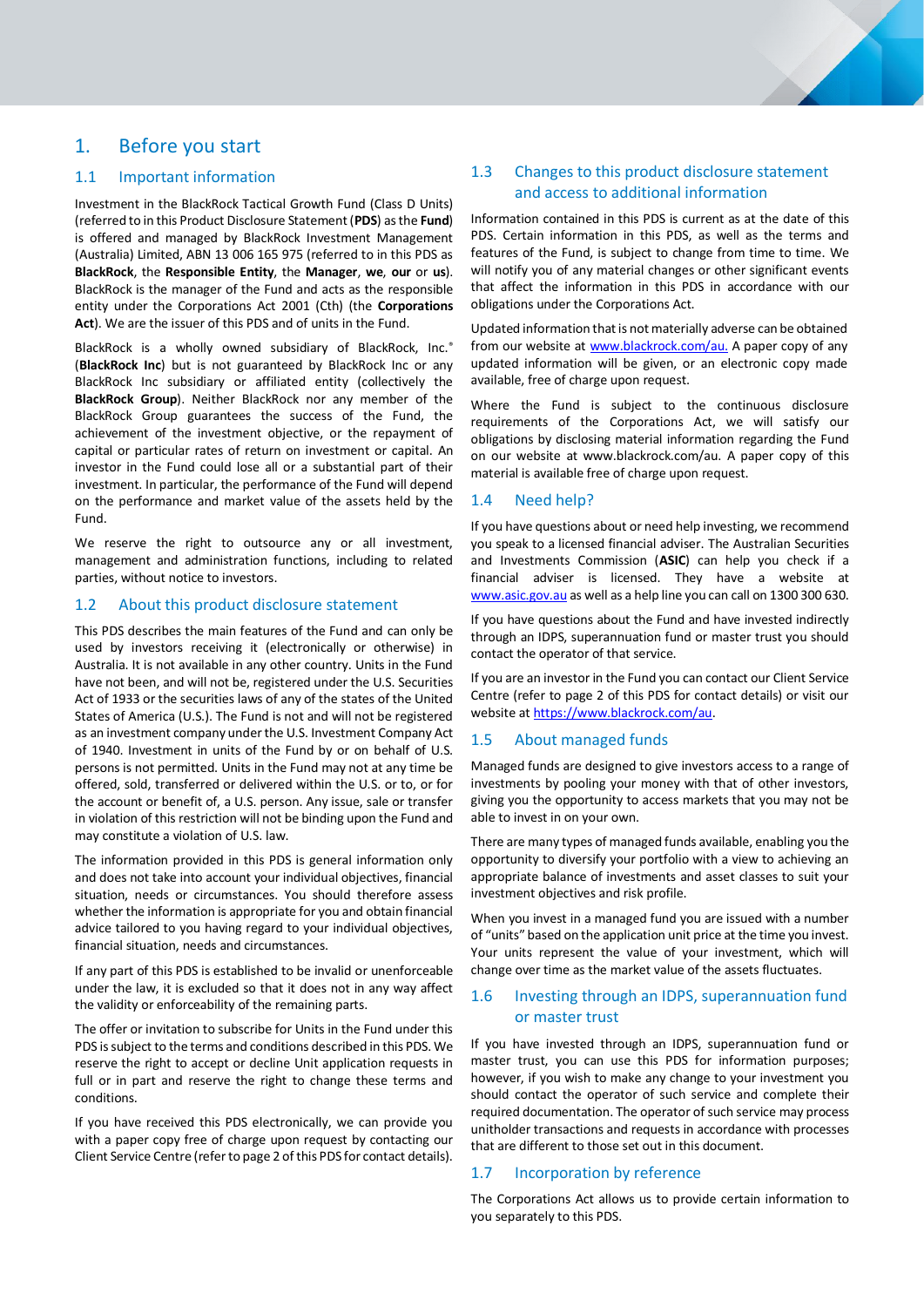Where you see references to "Additional information has been incorporated by reference" this means that additional information concerning the topic has been incorporated by reference and forms part of the PDS.

Additional information is incorporated by reference into the following documents:

- ► BlackRock Tactical Growth Fund Underlying Funds; and
- ► BlackRock Additional Fund Information No. 2.

You should read this information before making an investment decision. This material may change between the time when you read this PDS and when you acquire the product. A paper copy of these documents are available free of charge upon request by contacting our Client Service Centre (refer to page 2 of this PDS for contact details). Alternatively these documents can be found on our website at www.blackrock.com/au.

## 1.8 Target Market Determination

BlackRock has issued a target market determination (**TMD**) which, among other things, describes the class of consumers for whom this product is likely to be consistent with their likely objectives, financial situation and needs. A summary of the TMD for this product is on the cover page of this PDS.

BlackRock and its distributors must take reasonable steps to distribute this product to consumers described in the TMD.

The TMD for this product can be obtained by contacting the BlackRock Client Services Centre and may be available on the BlackRock website a[t www.blackrock.com/au.](http://www.blackrock.com.au/)

#### <span id="page-3-0"></span>1.9 Disclosure principles

This PDS addresses the ASIC disclosure principles. Each disclosure principle identifies a key area that ASIC considers investors should understand before making a decision to invest in the Fund. Section 2 of this PDS, titled "Fund features at a glance", includes a table summarising the information provided in relation to the disclosure principles and provides a cross reference to where further information can be found in this PDS.

# <span id="page-3-1"></span>1.10 Benchmark 1: Valuation of assets

The Fund and the underlying funds into which the Fund invests either directly or indirectly meet the ASIC benchmark, except in certain (generally infrequent) circumstances, as set out below.

The BlackRock Group generally implements valuation policies that require fund assets that are not exchange traded to be valued by an independent administrator or an independent valuation service provider. In certain (generally infrequent) circumstances where a valuation cannot be obtained from an independent administrator or an independent valuation service provider, the asset may be valued on another basis in accordance with the applicable valuation policy. The valuation process may have regard to the nature of the asset and to any relevant factors, to address any risks of lack of independence in valuations and related party conflicts of interest, which may include referring the matter to an internal committee and/or board of trustees/directors. Prices are generally required to be estimated in good faith and are to be representative of the probable realisation value of the security.

## <span id="page-3-2"></span>1.11 Benchmark 2: Periodic reporting

BlackRock meets the ASIC benchmark and implements a policy to report on the following Fund information on an annual basis. Where required, information will also be provided with regard to the underlying funds into which the Fund invests either directly or indirectly:

- ► the actual allocation to each asset type held by the fund;
- ► the liquidity profile of the fund's assets;
- $\blacktriangleright$  the maturity profile of the fund's liabilities;
- the leverage ratio of the fund;
- derivative counterparties engaged;
- annual investment returns; and
- changes to key service providers and their related party status.

A copy of the annual report is available free of charge from our website at www.blackrock.com/au or upon request from our Client Services Centre (refer to page 2 of this PDS for contact details), your financial adviser or your IDPS, superannuation fund or master trust operator.

On a monthly basis the following Fund information will also be made available free of charge from our website at [https://www.blackrock.com/au.](https://www.blackrock.com/au) Where required, information will also be provided with regard to the underlying funds into which the Fund invests either directly or indirectly

- ► the current total net asset value (**NAV**) of the fund and the redemption value of a unit of the fund as at the date on which the total NAV was calculated;
- ► changes to key service providers and their related party status;
- ► the net return on the fund's assets after fees, costs and taxes;
- ► any material change in the fund's risk profile;
- any material change in the fund's strategy; and
- ► any change in the individuals playing a key role in investment decisions for the fund.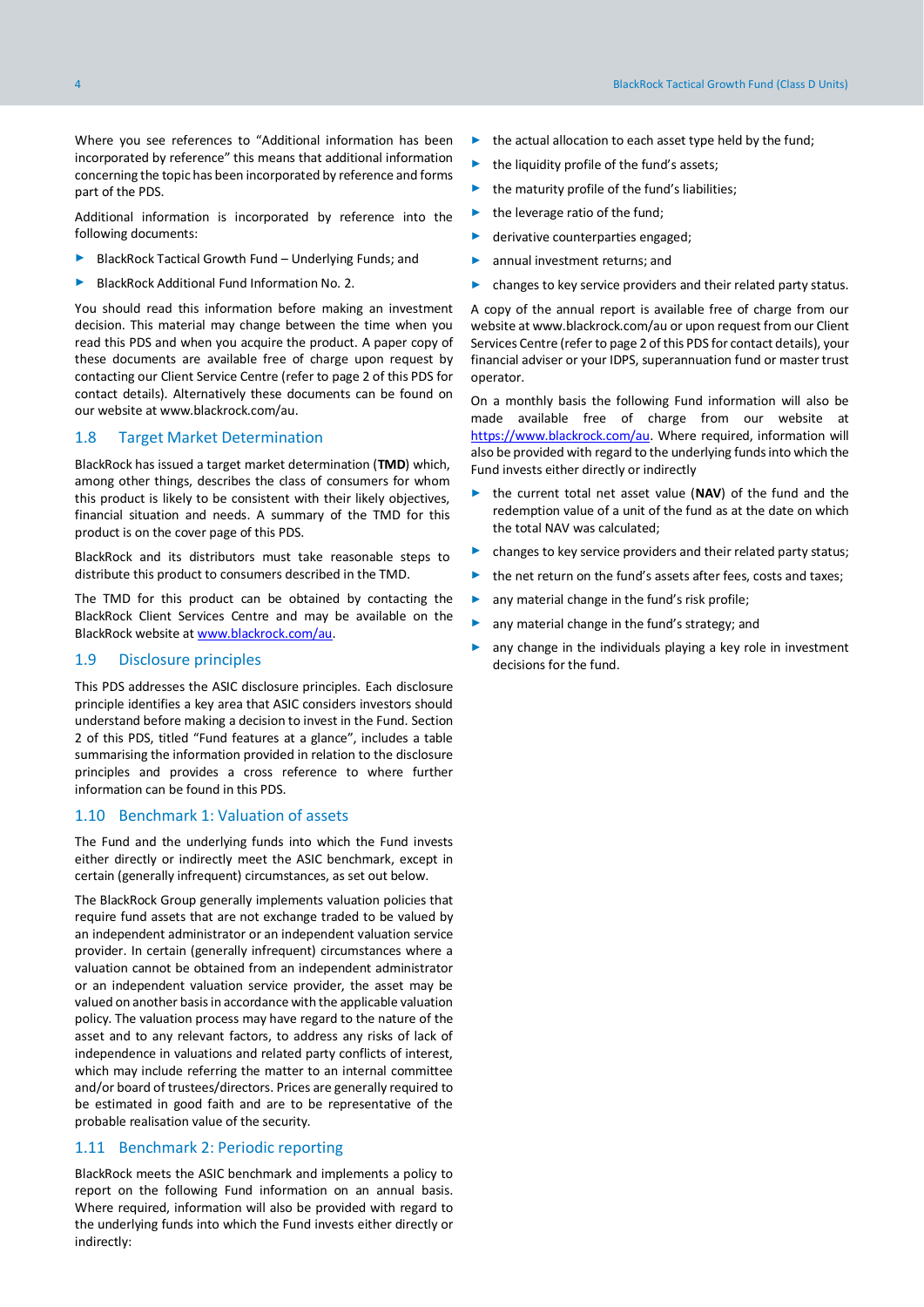

# <span id="page-4-0"></span>2. Fund features at a glance

The main features of the Fund are contained below. Further information can be found within the referenced sections of this PDS.

| <b>Fund feature</b>                            | <b>Summary</b>                                                                                                                                                                                                                                                                                                                                                                                                                                                                                                                                                                                                                                                                                                                                                                                                                                                                                                                                                                                                                                                                                                                            | <b>For additional</b><br>information refer to: |
|------------------------------------------------|-------------------------------------------------------------------------------------------------------------------------------------------------------------------------------------------------------------------------------------------------------------------------------------------------------------------------------------------------------------------------------------------------------------------------------------------------------------------------------------------------------------------------------------------------------------------------------------------------------------------------------------------------------------------------------------------------------------------------------------------------------------------------------------------------------------------------------------------------------------------------------------------------------------------------------------------------------------------------------------------------------------------------------------------------------------------------------------------------------------------------------------------|------------------------------------------------|
| <b>Investment objective</b>                    | The Fund aims to outperform peer performance consistent with a "growth" orientated<br>investment strategy encompassing:<br>a broadly diversified exposure to Australian and international assets;<br>▶<br>active asset allocation, security selection and risk management; and<br>flexibility to deviate meaningfully from the strategic asset allocation to help manage total<br>portfolio risk.<br>The Fund aims to outperform its benchmark indices over a 5-year rolling period, before fees.                                                                                                                                                                                                                                                                                                                                                                                                                                                                                                                                                                                                                                         | Section 3.1                                    |
| <b>Investment strategy</b>                     | The investment strategy of the Fund is to provide investors with a diversified exposure to the best<br>investment teams and strategies that the BlackRock Group has globally within the context of an<br>Australian based "growth" investment portfolio.<br>The Fund's strategy is built around two steps:<br>establishing the most appropriate strategic benchmark subject to the growth/income splits<br>and market risk exposures of the Fund; and<br>enhancing the returns of the Fund relative to the benchmark indices to the maximum extent<br>▶<br>possible by utilising investment teams, strategies and techniques from the BlackRock Group's<br>resources around the globe, subject to a risk budgeting framework.                                                                                                                                                                                                                                                                                                                                                                                                             | Section 3.2 to 3.4 <sup>1</sup>                |
| <b>Short selling</b>                           | The Fund and a number of the pooled investment vehicles to which the Fund is exposed, either<br>directly or indirectly (Underlying Funds) may engage in short selling. Unlike "long only"<br>investments, which have just one source of return; that is buying securities that are expected to<br>rise in value, long/short strategies have two sources of potential return. A fund that employs a<br>long/short investment strategy can generate returns by owning securities that the manager<br>expects will rise in value (long). At the same time the fund can sell (short) securities that are<br>expected to decrease in value. This latter process is known as "short selling".                                                                                                                                                                                                                                                                                                                                                                                                                                                   | Section 3.2 <sup>1</sup>                       |
| Fund<br>structure<br>and location<br>of assets | The Fund may invest in physical instruments (including equities, listed property trusts, limited<br>partnerships, currency, fixed income, exchange traded funds, cash and commodities), derivatives<br>(including futures, options, swaps and forward foreign exchange contracts) and structured<br>instruments (which may include a combination of physical instruments and derivatives). The asset<br>class exposures and the implementation of investment strategies are gained either by investing<br>directly in the physical instruments, through derivative overlays or by investing in Underlying<br>Funds.<br>As a global fund with a broad investment universe, physical instruments held by the Fund may be<br>denominated in any global currency and may be located in any country of the world. Underlying<br>Funds are generally domiciled in Australia, the Cayman Islands, Luxembourg or Ireland and are<br>generally denominated in either U.S. or Australian Dollars. Underlying Funds generally invest in<br>Australian equities and fixed income, international equities and fixed income and other asset<br>markets. | Section 3.5 <sup>1</sup>                       |
| Use of<br>derivatives                          | Derivatives are financial instruments whose value is derived from another security, commodity,<br>currency, or index. The use of these instruments can reduce the costs of managing exposure to<br>investment markets and makes possible a wider universe of investment opportunities. The Fund<br>and the Underlying Funds may use derivatives.                                                                                                                                                                                                                                                                                                                                                                                                                                                                                                                                                                                                                                                                                                                                                                                          | Section 3.6 <sup>1</sup>                       |

1 Refer to the BlackRock Tactical Growth Fund – Underlying Funds document, which contains additional information on this subject which has been incorporated by reference.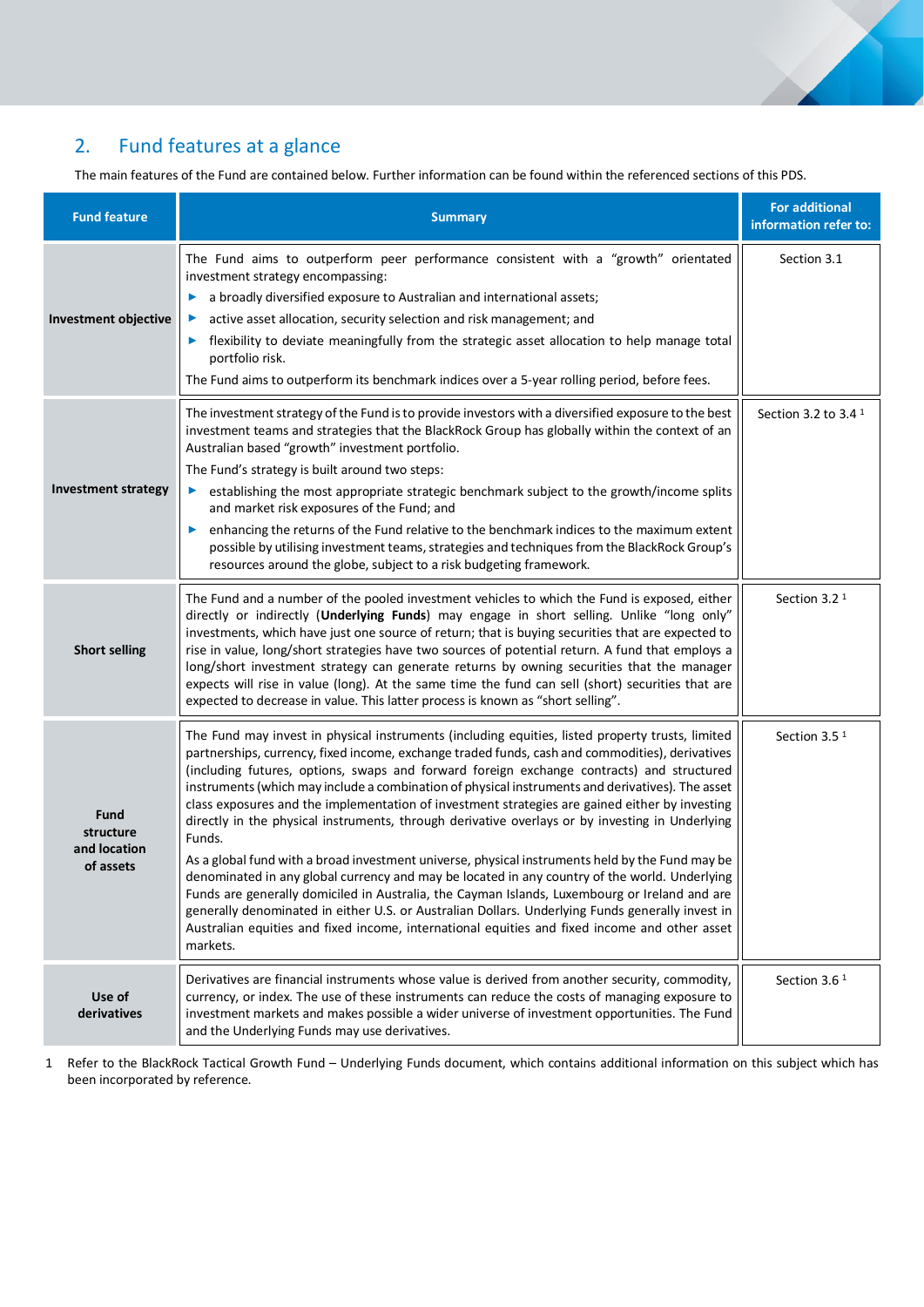| <b>Fund feature</b>                        | <b>Summary</b>                                                                                                                                                                                                                                                                                                                                                                                                                                                                                                                                                                                                                                                                                                                                                                                                    | <b>For additional</b><br>information refer<br>to: |
|--------------------------------------------|-------------------------------------------------------------------------------------------------------------------------------------------------------------------------------------------------------------------------------------------------------------------------------------------------------------------------------------------------------------------------------------------------------------------------------------------------------------------------------------------------------------------------------------------------------------------------------------------------------------------------------------------------------------------------------------------------------------------------------------------------------------------------------------------------------------------|---------------------------------------------------|
| Use of leverage                            | The Fund does not enter into borrowing arrangements for investment purposes, other than<br>temporary overdrafts which may be used as a means of managing certain cash flows. The Fund<br>will, however, gain leveraged exposure through its use of derivatives and short selling and its<br>exposure to the Underlying Funds, which may utilise leverage in their investment program.<br>While there is no explicit maximum level of gross leverage that the Fund may be exposed to, as<br>at the date of this PDS, the gross level of leverage the Fund is expected to range between<br>approximately 1 to 5 times NAV. While the Fund may be exposed to leverage through its<br>investment in Underlying Funds, any potential losses are generally limited to the capital<br>allocated to each Underlying Fund. |                                                   |
| Liquidity                                  | As at the date of this PDS, under normal market conditions BlackRock reasonably expects,<br>should the need arise, to be able to realise at least 80% of the Fund's assets at the value ascribed<br>to those assets in calculating the Fund's NAV within 10 days.                                                                                                                                                                                                                                                                                                                                                                                                                                                                                                                                                 | Section 3.8 <sup>1</sup>                          |
| <b>Fund risks</b>                          | Before you make an investment decision it is important to identify your investment objectives<br>and the level of risk that you are prepared to accept. The Fund's investment strategy (including<br>its exposure to short selling, derivatives, liquidity and leverage) and investment structure all<br>have specific risks which you should consider before making an investment decision.                                                                                                                                                                                                                                                                                                                                                                                                                      | Section 4                                         |
|                                            | Investment manager: BlackRock is the responsible entity and investment manager of the Fund.<br>BlackRock is licensed by ASIC, which is responsible for regulating the operation of managed<br>investment schemes like the Fund.<br>Each Underlying Fund is managed by and/or have appointed as their investment manager a<br>member of the BlackRock Group.                                                                                                                                                                                                                                                                                                                                                                                                                                                       | Section 5.1 <sup>1</sup>                          |
| Management<br>of the Fund                  | Key service providers: The Fund and Underlying Funds have each appointed a number of key<br>service providers who are involved in each fund's ongoing operation and administration.                                                                                                                                                                                                                                                                                                                                                                                                                                                                                                                                                                                                                               | Section 5.2 <sup>1</sup>                          |
|                                            | Valuation of assets: Where assets of the Fund and Underlying Funds are not listed on a<br>securities exchange, they are generally valued by an independent administrator or an<br>independent valuation service provider.                                                                                                                                                                                                                                                                                                                                                                                                                                                                                                                                                                                         | Section 1.9                                       |
|                                            | Custody of assets: The Fund and Underlying Funds have each engaged an independent<br>custodian.                                                                                                                                                                                                                                                                                                                                                                                                                                                                                                                                                                                                                                                                                                                   | Section 5.2 <sup>1</sup>                          |
| <b>Fund fees</b>                           | Establishment fee - Nil<br>▶<br>Contribution fee - Nil<br>Withdrawal fee - Nil<br>▶<br>Exit fee - Nil<br>▶<br>Management fees and costs for Class D Units $-$ 0.92% of assets under management in the<br>class<br>Management fee of 0.85% p.a. of assets under management in the class<br>$\circ$<br>Estimated indirect costs of 0.07% of assets under management<br>$\circ$<br>Switching fee - Nil                                                                                                                                                                                                                                                                                                                                                                                                               | Section 6 <sup>2</sup>                            |
| <b>Minimum initial</b><br>investment       | When investing in the Fund you generally need a minimum amount of \$50,000 or such other<br>amount as we may determine from time to time. There is no minimum investment for<br>subsequent applications.                                                                                                                                                                                                                                                                                                                                                                                                                                                                                                                                                                                                          | Section 7.1 <sup>2</sup>                          |
| Applying and<br>redeeming<br>from the Fund | The Fund is generally open for unit holder applications and redemptions on each Business Day<br>(refer to section 7.1 of this PDS titled "How to invest" for a definition of Business Day).                                                                                                                                                                                                                                                                                                                                                                                                                                                                                                                                                                                                                       | Section 7 <sup>2</sup>                            |
| <b>Distributions</b>                       | Distributions are generally determined at the end of June and December each year.                                                                                                                                                                                                                                                                                                                                                                                                                                                                                                                                                                                                                                                                                                                                 | Section 7.2 <sup>2</sup>                          |

1 Refer to the BlackRock Tactical Growth Fund – Underlying Funds document, which contains additional information on this subject which has been incorporated by reference.

2 Refer to the BlackRock Additional Fund Information No. 2 document, which contains additional information on this subject which has been incorporated by reference.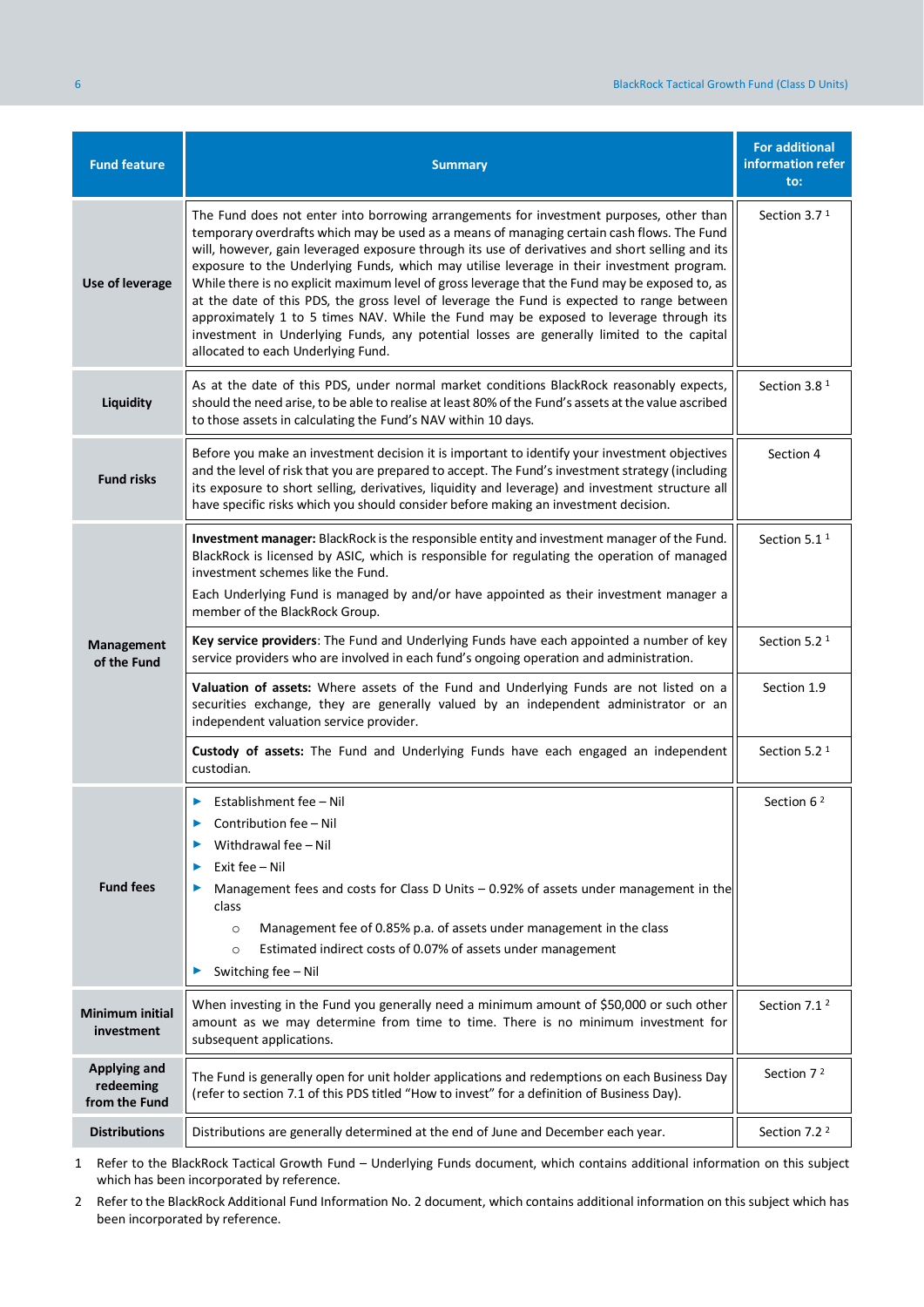# <span id="page-6-0"></span>3. About the Fund

## <span id="page-6-1"></span>3.1 What is the investment objective of the Fund?

The Fund aims to outperform peer performance consistent with a "growth" orientated investment strategy encompassing:

- a broadly diversified exposure to Australian and international assets;
- active asset allocation, security selection and risk management; and
- flexibility to deviate meaningfully from the strategic asset allocation to help manage total portfolio risk.

The Fund aims to outperform its benchmark indices over a 5-year rolling period before fees.

# <span id="page-6-2"></span>3.2 What is the Fund's investment strategy?

The investment strategy of the Fund is to provide investors with a diversified exposure to the best investment teams and strategies that the BlackRock Group has globally within the context of an Australian based "growth" investment portfolio.

The Fund's strategy is built around two steps:

- ► establishing the most appropriate strategic benchmark subject to the growth/income splits and market risk exposures of the Fund; and
- enhancing the returns of the Fund relative to the benchmark indices to the maximum extent possible by utilising investment teams, strategies and techniques from the BlackRock Group's resources around the globe, subject to a risk budgeting framework.

As the Fund is a diversified fund, there is no one relevant index to provide a benchmark, so the benchmark consists of a weighted average of the returns provided by market indices for relevant asset classes. The benchmark for the Fund provides a performance target against which Fund performance is measured over a set period of time. The strategic benchmark is reviewed periodically. Specific allocations may vary through time in line with our objective to manage total portfolio risk, however the Fund will generally retain its split between growth and defensive assets over the medium to long term.

The Fund's strategic benchmark has exposure to a mix of growth assets such as Australian shares, international shares, listed property and listed infrastructure and more defensive (income) asset classes such as Australian and international fixed income and cash. The allocation of growth assets compared with defensive assets and the associated asset class benchmark index is shown in the below "strategic benchmark" table.

| <b>Asset class</b>                                                 | <b>Composite Benchmark Weight</b><br>of the Relevant Index |
|--------------------------------------------------------------------|------------------------------------------------------------|
| <b>Australian Equities</b>                                         | 24%                                                        |
| International Equities -<br><b>Developed Markets</b><br>(unhedged) | 14%                                                        |
| International Equities -<br>Developed Markets (hedged)             | 10%                                                        |
| Emerging markets equities<br>(unhedged)                            | 7.5%                                                       |
| <b>International Listed</b><br>Infrastructure (Unhedged)           | 5%                                                         |
| Global listed real estate<br>(REITs) (Unhedged)                    | 5%                                                         |
| Gold (unhedged)                                                    | 6%                                                         |
| Australian fixed interest                                          | 5%                                                         |
| Australian inflation-linked<br>bonds                               | 6%                                                         |
| US inflation-linked bonds                                          | 6%                                                         |
| Global high yield corporate<br>fixed interest                      | 5%                                                         |
| Emerging markets fixed<br>interest                                 | 3%                                                         |
| Cash                                                               | 3.5%                                                       |
| Total                                                              | 100%                                                       |
| <b>Foreign Currency Exposure</b>                                   | 38%                                                        |

#### **Active asset allocation**

Asset allocation strategies are employed with the aim of capitalising on perceived mispricing in and between asset markets in Australia and internationally. This process may result in the Fund's exposure to the asset class being above, below or in-line with the strategic benchmark exposure. The strategies employed focus on a broad array of factors aimed at identifying potential market inefficiencies including assessments of fundamental valuation, economic environment, investor sentiment and other factors, including the management of total portfolio risk. BlackRock draws on its research capabilities and the fund management expertise of the BlackRock Group in developing and exploiting these strategies within a risk controlled framework.

The active allocation strategies to which the Fund may be exposed include, but are not limited to:

- **Equity Market Absolute Return** strategies seek to exploit inefficiencies in individual stock prices by gaining exposure to long and short positions in local and global equity markets.
- ► **Fundamental Global Allocation** strategies seek to identify long term trends and changes that could benefit particular markets and/or industries relative to other markets and industries by investing across the full spectrum of asset classes.
- ► **Fixed Income Global Opportunities** strategies that may include traditional core bond strategies, core plus strategies (which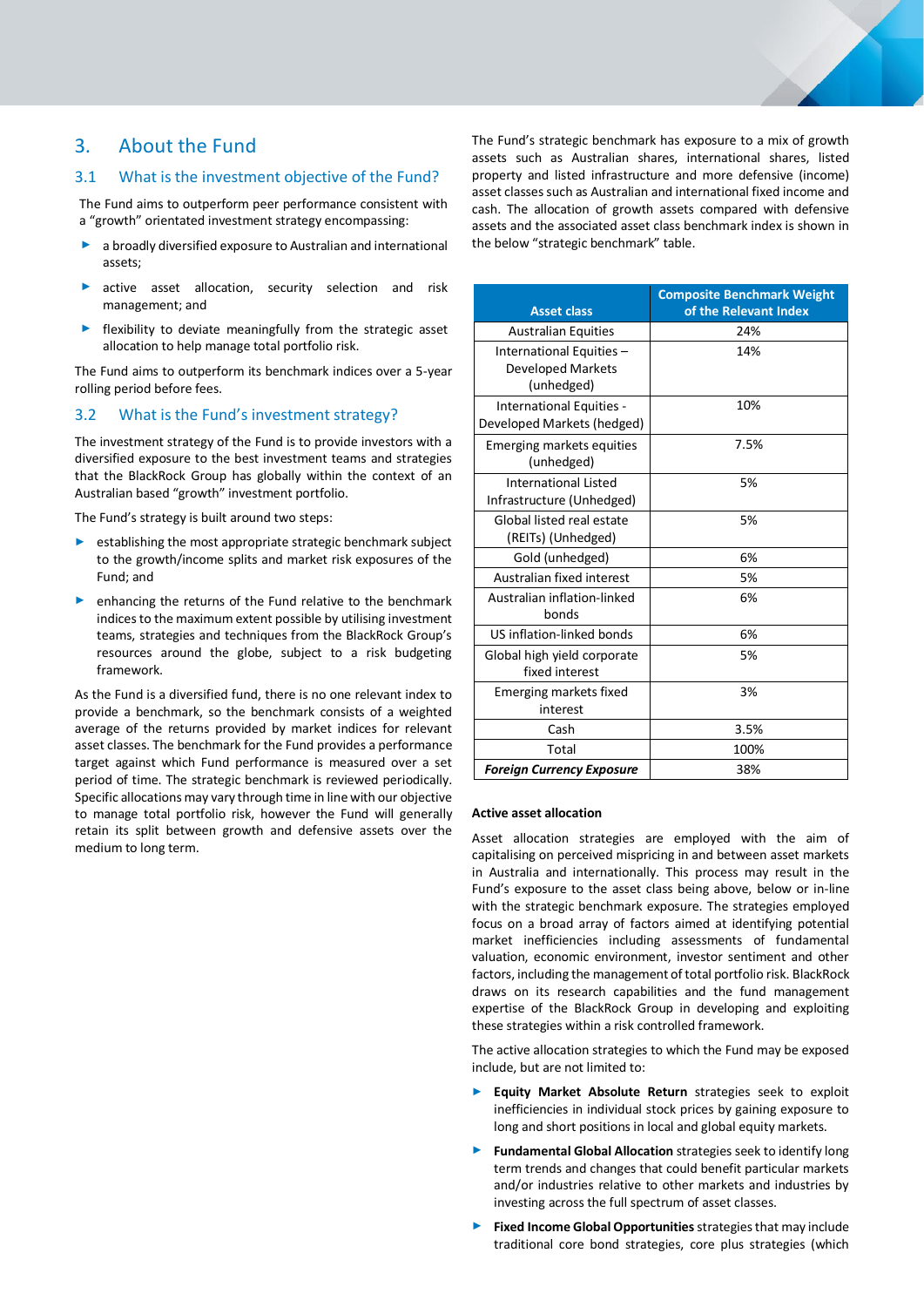seek to increase total return potential by allocating assets to non-investment grade securities and global sectors) and nontraditional strategies (which seek positive returns with lower volatility by employing advanced investment techniques and investment in unconventional securities).

- Fixed Income Absolute Return strategies seek to exploit opportunities across global fixed income markets by taking long and short positions in a broad range of fixed income securities including, but not limited to: sovereign bonds; corporate credit; mortgages; and other securities.
- **Market Neutral Style Premia** strategies seek to capture positive returns from a range of style factor strategies across global asset classes while maintaining low correlation to broad market factors.

The BlackRock Group aims to continuously monitor, research and improve the investment strategies of the Underlying Funds into which the Funds invest. Such changes may result in changes to the Fund's asset exposures over time. While we will endeavour to notify unitholders of significant strategy enhancements, we will not seek consent prior to implementing these strategy enhancements.

#### **Due diligence and selection of Underlying Funds**

The Fund invests, directly and indirectly, in pooled investment vehicles managed by a number of investment teams within the BlackRock Group (**Underlying Funds**).

These teams and products are selected on the basis of their ability to generate consistent, lowly correlated returns. Lowly correlated means that it is unlikely that the different teams and products chosen will perform in the same manner at the same time, thereby enhancing diversification and/or lowering Fund volatility. The selection process is also subject to internal controls relating to cost/tax effectiveness and overall risk exposure of the Fund.

Actual asset allocations to investment teams and products will vary over time as the BlackRock Group's expertise alters and the correlations, costs and tax effectiveness of the teams and Underlying Funds change. However, the allocations will remain consistent with the principles of providing highly diversified, lowly correlated and risk controlled investment management. A rigorous due diligence process is conducted on short-listed strategies to assess the potential for inclusion in the Fund. This process involves a detailed assessment of the investment strategy. Once a strategy is chosen for inclusion, regular due diligence is conducted on an Underlying Fund to ensure its strategy continues to meet the Fund's strict investment criteria.

Where an Underlying Fund invests in another fund, a formal due diligence process is generally undertaken in advance of any investment being made. This may not apply where the Underlying Fund is part of a master feeder investment structure. Continuous monitoring and periodic reviews of any fund investment is a material part of the BlackRock Group's general investment management process.

#### **Management of Portfolio Risk**

The active risk relative to the Fund's strategic benchmark is controlled through a risk budgeting framework, rather than constraining risk by limiting allocations to particular asset classes. In addition, we maintain the flexibility to deviate meaningfully from the strategic benchmark with the objective of managing overall portfolio risk and minimising performance downside at market extremes, should in our assessment, market conditions warrant.

#### **Long/short investing**

The Fund and a number of the Underlying Funds may engage in short selling. The Fund and Underlying Funds do not seek to restrict the investment strategies of the underlying fund(s) into which they invest with regard to their use of short selling, including the level of short selling that may be undertaken. Short selling exposure is controlled at each level of the investment structure, through the oversight and management of each fund's investment strategy.

Unlike "long only" investments, which have just one source of return; that is buying securities that are expected to rise in value, long/short strategies have two sources of potential return. A fund that employs a long/short investment strategy can generate returns by owning securities that the manager expects will rise in value (long). At the same time the fund can sell (short) securities that are expected to decrease in value. This latter process is known as "short selling".

The Fund may be exposed to investment strategies that engage in short selling either directly through borrowing and selling physical securities or synthetically through derivatives.

To implement short selling using direct securities, a fund will borrow securities from a counterparty that is a securities lender, with the promise to return equivalent securities at a specified time in the future to that counterparty. The borrowed securities will then be sold by the fund on the open market. If the security falls in value, the fund will purchase the security and return those securities to the lender, thus generating a profit. However, if the security increases in value, this will generate a loss for the fund.

To implement short selling using derivatives a fund may utilise futures, options or other instruments, which derive their value from another reference rate or asset. For example, a fund may sell exchange traded bond futures. If the futures decline in value this has a positive performance impact on the fund. However if the futures increase in value, this has a negative performance impact on the fund. The Fund is not limited in using exchange traded bond futures to implement its short selling strategies and may use derivatives which are not exchange-traded.

#### **Hypothetical short selling example**

A fund manager may have been tracking a mining company, Company A and believes that due to slowing global demand, raw materials prices will soften. The fund manager therefore believes that Company A's share price is also likely to fall.

To act on this belief the fund manager decides that they want to short sell Company A's shares in September that year, when they are valued at \$20.00 per share. However, the fund does not hold any of Company A's shares. The fund therefore borrows 10,000 Company A shares from a stock lender (such as an investment bank or a broker), who lends the fund the Company A shares for a fee (in the same way banks charge borrowers). The fund then sells the Company A shares and deposits the sale proceeds, \$200,000, into an interest earning bank account. The fund buys back the 10,000 shares of Company A in December that year, when they are valued at \$15.00 per share, at a cost of \$150,000. The Company A shares are returned to the stock lender.

The fund profits from the difference between the price at which they sold and brought back the Company A shares, being \$50,000 (\$200,000 minus \$150,000). The fund also benefits from any interest earned on the \$200,000 while it was on deposit in the bank account. The fund will, however, have to pay the stock lender's fee, as well as any dividends paid on Company A's shares during the period in which the fund was short the Company A shares. There may be other costs of maintaining a short position, for example franking benefits payable.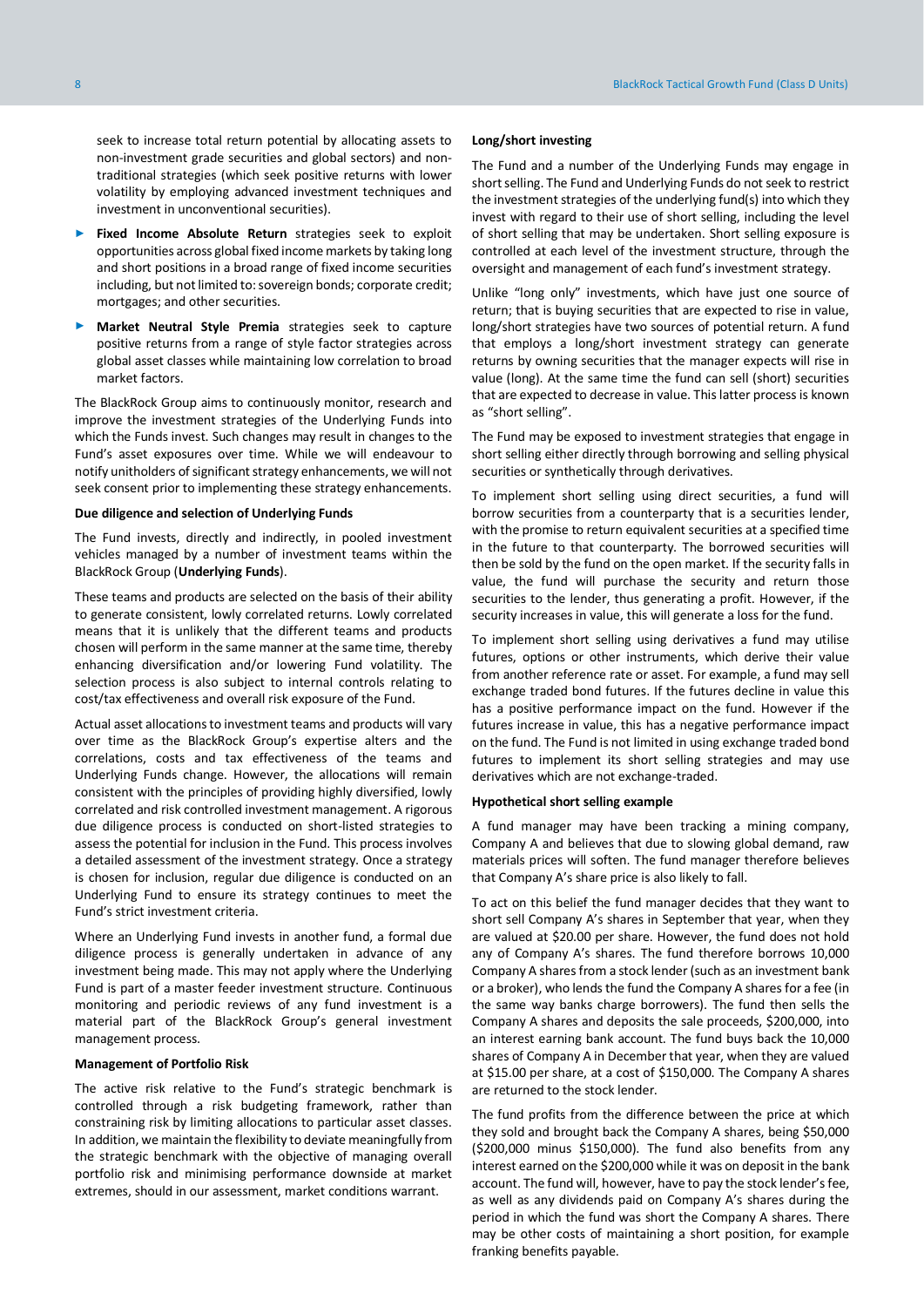If on the other hand the outlook for Company A improves the share price of Company A may continue to increase, resulting in a loss for the fund. In December that year the share price of Company A rises to \$25.00 and the fund manager believes this will continue. The fund therefore buys back the 10,000 shares at a cost of \$250,000. This results in a loss of \$50,000 (\$200,000 minus \$250,000) for the fund.

**Refer to section 4 of this PDS titled "Fund risks" for further information on the risks associated with the Fund's investment strategy (including short selling risks).**

**Additional information has been incorporated by reference** Further information on the investment strategies of some Underlying Funds, including their use of short selling, has been incorporated by reference. Refer to the **BlackRock Tactical Growth Fund – Underlying Funds** document for further details,

which is available on our website at [https://www.blackrock.com/au/individual/funds-](https://www.blackrock.com/au/individual/funds-information/offer-documents)

[information/offer-documents.](https://www.blackrock.com/au/individual/funds-information/offer-documents) You should read this important information before making a decision. This material may change between the time when you read this PDS and when you acquire the product.

# <span id="page-8-0"></span>3.3 Key dependencies underlying the Fund's investment strategy

The success of the Fund and Underlying Funds is dependent upon a number of factors which may include, but is not limited to:

**Ability to identify and exploit perceived pricing inefficiencies**. The identification and exploitation of pricing inefficiencies in the pricing of securities, financial products, or markets involves uncertainty. There can be no assurance that the investment manager of an Underlying Fund will be able to locate investment opportunities or be able to exploit pricing inefficiencies in the securities markets. A reduction in the pricing inefficiency of the markets in which an investment manager seeks to invest will reduce the scope for an Underlying Fund's investment strategies. In the event that the perceived mispricings underlying an Underlying Fund's positions were to fail to converge toward, or were to diverge further from, relationships expected by the Underlying Fund's investment manager, the Underlying Fund may incur losses.

**Regulatory environment.** Legislators and regulators have implemented and continue to consider regulatory reforms and other measures to stabilise markets and encourage growth in global financial markets. Adverse or volatile market conditions, or further regulatory reforms and other measures which limit investment activities and investment opportunities or change the functioning of capital markets, could have a material adverse effect on performance.

**Limits of risk mitigation.** While each fund in the investment structure benefits from the BlackRock Group's global expertise and risk management practices, it is not always possible to eliminate all applicable risks. An exposure to certain risks could cause underperformance.

**Refer to section 4 of this PDS titled "Fund risks" for further information on the risks associated with the Fund's investment strategy (including short selling risks).**

# <span id="page-8-1"></span>3.4 Changes to the Fund's investment strategy

The BlackRock Group undertakes continuous research and development of the investment strategies of the Fund and Underlying Funds, which may result in changes to the way the funds are run. Investors will be notified of any such changes in accordance with our obligations under the Corporations Act.

# <span id="page-8-2"></span>3.5 What does the Fund invest in?

Provided on the following page is a diagram showing the key entities involved in the Fund's investment structure and the flow of investment money through the structure. The diagram is indicative only and we will notify you of any changes to the underlying investment structure in accordance with our obligations under the Corporations Act. The Fund and Underlying Funds may also invest in direct assets in addition to the key entities shown in the diagram.

The Fund may invest in physical instruments (including equities, listed property trusts, limited partnerships, currency, fixed income, exchange traded funds, cash and commodities), derivatives (including futures, options, swaps and forward foreign exchange contracts) and structured instruments (which may include a combination of physical instruments and derivatives). Asset class exposures and the implementation of investment strategies are gained either by investing directly in physical instruments, through derivative overlays, or by investing in Underlying Funds.

Underlying Funds generally invest in Australian equities and fixed income, international equities and fixed income and other asset markets(which may include a combination of physical instruments and derivatives).

Each fund within the investment structure may also hold cash (or cash equivalents, including other BlackRock Group funds) for cash flow management purposes or as collateral for derivative/short positions.

#### **Diversification guidelines and asset allocation**

While the Fund does not have formal diversification guidelines or specific asset allocation ranges or limits, the Fund is generally managed in line with its strategic benchmark (refer to section 3.2 of this PDS titled "What is the Fund's investment strategy?" for further information). BlackRock also considers and monitors diversification as part of its management of the investment strategy of the Fund.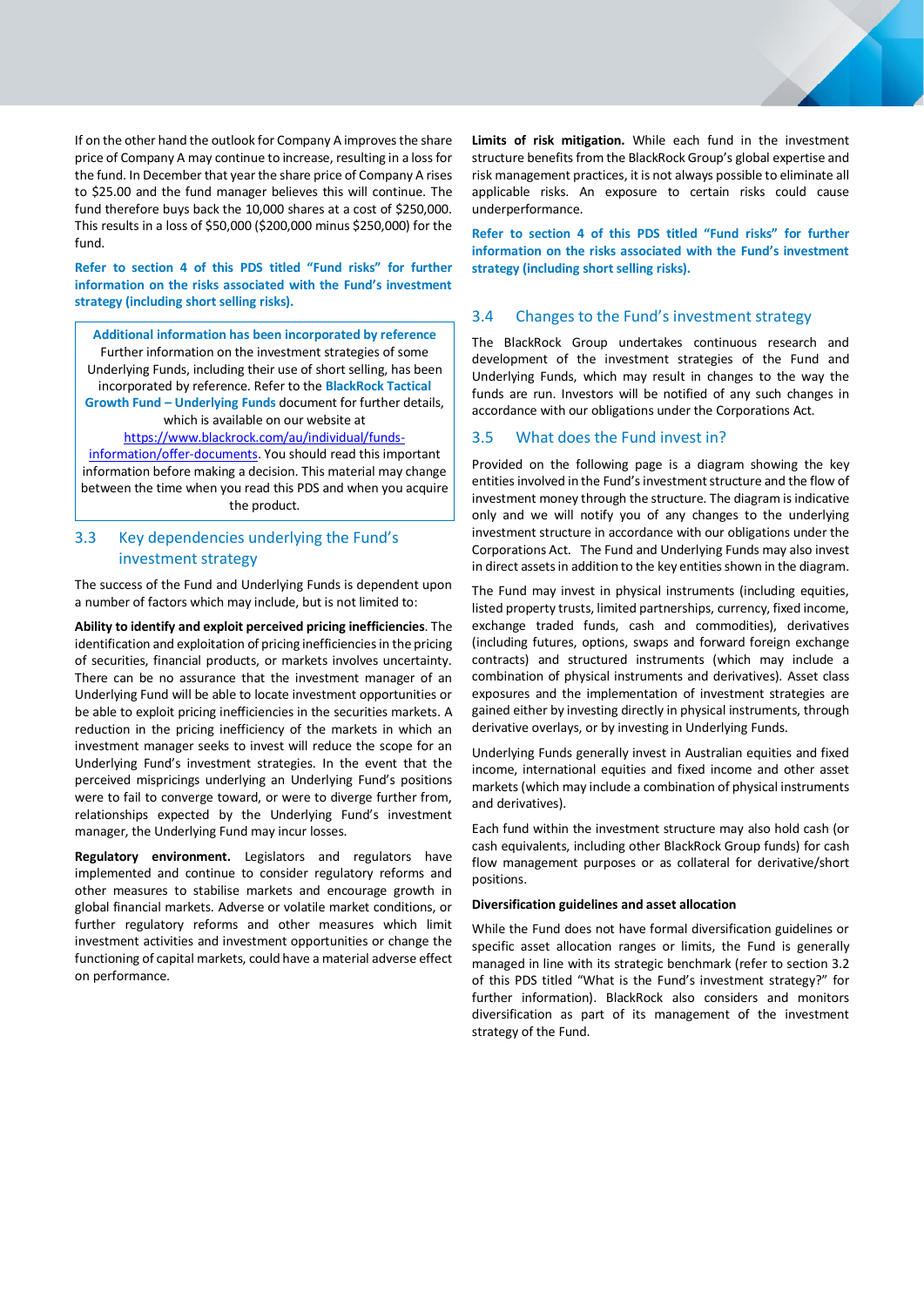

Luxembourg public limited company

US domiciled ETF

BGF = BlackRock Global Funds

**BSF** = BlackRock Strategic Funds

Cash and cash equivalent investments of the above funds may, from time to time, include investments in other BlackRock Group funds.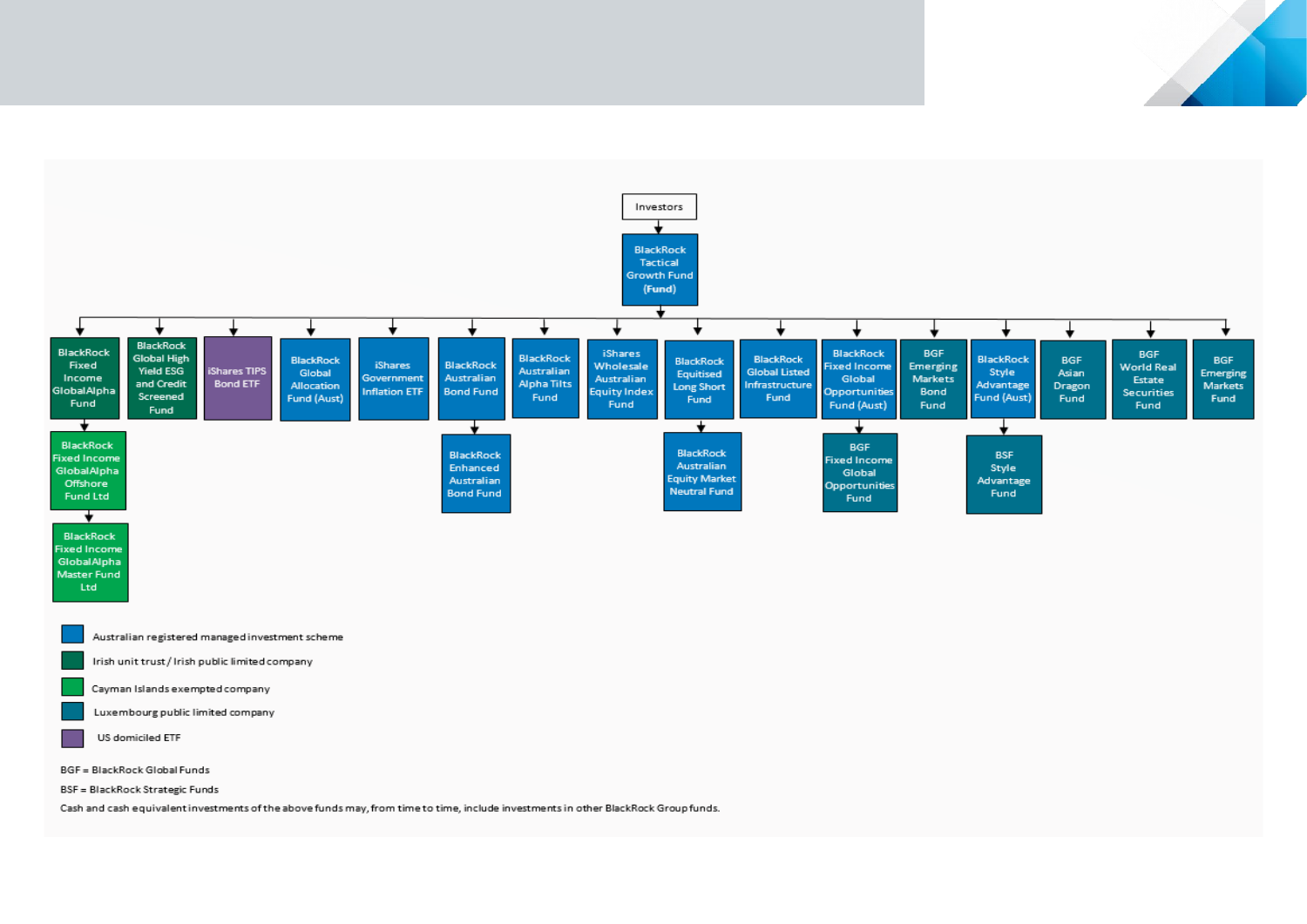#### **Location and currency denomination of Fund assets**

The Fund is an Australian registered managed investment scheme and is denominated in Australian dollars. As a global fund with a broad investment universe, physical instruments held by the Fund may be denominated in any global currency and may be located in any country of the world. Underlying Funds are generally domiciled in Australia, the Cayman Islands, Luxembourg or Ireland and are generally denominated in either U.S. or Australian dollars.

The Fund and Underlying Funds do not seek to restrict the underlying fund(s) into which they invest with regard to the permitted geographic location of any such underlying fund, its manager, or the focus of its investing. These considerations are taken into account as part of the due diligence review of an underlying fund and as part of the oversight and management of each fund in the investment structure.

**Refer to section 4 of this PDS titled "Fund risks" for further information on the risks associated with the Fund's investment structure (including risks associated with holding assets overseas and holding units in the Underlying Funds).** 

**Additional information has been incorporated by reference** Further information on the asset exposures, diversification guidelines and asset allocations and location and currency denomination of assets of some Underlying Funds has been incorporated by reference. Refer to the **BlackRock Tactical Growth Fund – Underlying Funds** document for further details,

which is available on our website at [https://www.blackrock.com/au/%20individual/funds](https://www.blackrock.com/au/%20individual/funds-information/offer-documents.)[information/offer-documents.%20.](https://www.blackrock.com/au/%20individual/funds-information/offer-documents.) You should read this important information before making a decision. This material may change between the time when you read this PDS and when you acquire the product.

#### <span id="page-10-0"></span>3.6 Use of derivatives

Derivatives are financial instruments whose value is derived from another security, commodity, currency, or index. The use of these instruments can reduce the costs of managing exposure to investment markets and makes possible a wider universe of investment opportunities. Asset allocation positions of the Fund may be implemented through derivatives, along with investments in Underlying Funds. Derivatives are also used to ensure that underlying asset exposures of the Fund are consistent with the Fund's Strategic Benchmark. Derivatives may also be used to deviate from the Fund's Strategic Benchmark from time to time to manage total portfolio risk.

The Fund and Underlying Funds may use derivatives, both exchange traded and over the counter (**OTC**) and in some instances derivative use may be extensive. Derivative including, but is not limited to, futures, options, swaps and forwards, may be used for, but not limited to, the following reasons:

- ► hedge an asset of the fund against, or minimise liability from,
- a fluctuation in market values;
- reduce volatility and/or assist with managing total portfolio risk;
- ► achieve a targeted exposure to a particular underlying asset and adjusting asset exposures such as swapping one asset exposure with another;
- reduce the transaction cost of achieving a targeted exposure;
- obtain prices that may not be available in the physical market;
- achieve transactional efficiency; for example by assisting in the achievement of the best execution of security transactions;
- ► control the impact on portfolio valuations of market movements caused by significant transactions; and
- achieve a desired level of leverage (where applicable).

The Fund may also use structured investment instruments from time to time in pursuit of its investment objective.

The Fund and Underlying Funds do not specify any particular approved types of derivatives to be used by underlying fund(s) into which they invest or set any limits on derivative exposure. Derivative exposure is controlled at each level of the investment structure, through the oversight and management of each fund's investment strategy.

#### **Derivative counterparty oversight**

In accordance with standard industry practice when purchasing derivative instruments a fund may be required to secure its obligations to a counterparty. This may involve the placing of margin deposits or equivalent with the counterparty which may or may not be segregated from the counterparty's own assets. A fund may have a right to the return of equivalent assets. These deposits or equivalent may exceed the value of the fund's obligations to the counterparty as the counterparty may require excess margin or collateral.

All counterparties of the BlackRock Group are formally approved by the BlackRock Group's Counterparty and Concentration Risk Group, prior to a fund engaging in any transaction with a particular counterparty. No transaction may be entered into with a counterparty that has not previously been approved.

The BlackRock Group prefers to have multiple counterparties for liquidity, risk management and best execution purposes. The counterparties with which the BlackRock Group trade must have broad market coverage. Positions are marked-to-market on a regular basis and exposure to each counterparty is monitored. Transaction documentation is implemented where appropriate to minimise exposure to individual counterparties. To monitor posttrade counterparty risk, the BlackRock Group has implemented strong technological infrastructure and proprietary internal review processes. The BlackRock Group also has a number of reporting tools that allow it to manage counterparty exposure, balancing net exposures to its different counterparties. Where necessary, credit risk exposure to counterparties can be adjusted, both at the individual portfolio level and at the aggregate firm-wide level.

Further details of how the BlackRock Group approves derivative counterparties and manages counterparty risk is available upon request to our Client Services Centre (refer to page 2 of this PDS for contact details).

**Additional information has been incorporated by reference** Further information on the use of derivatives by some Underlying Funds has been incorporated by reference. Refer to the **BlackRock Tactical Growth Fund – Underlying Funds** document for further details, which is available on our website at [https://www.blackrock.com/au/individual/funds](https://www.blackrock.com/au/individual/funds-information%20/offer-documents)[information%20/offer-documents.](https://www.blackrock.com/au/individual/funds-information%20/offer-documents) You should read this important information before making a decision. This material may change between the time when you read this PDS and

when you acquire the product.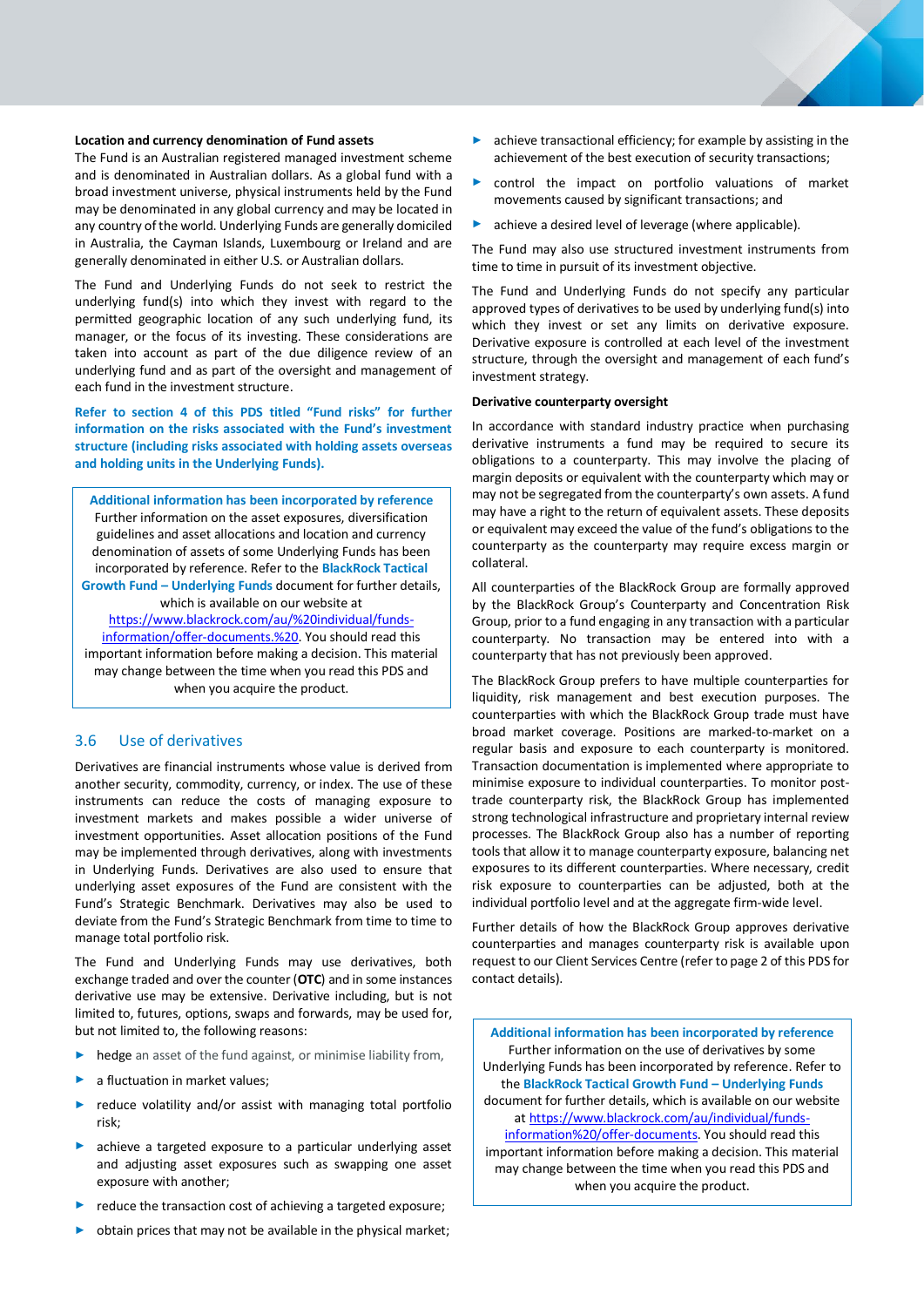**Refer to section 4 of this PDS titled "Fund risks" for further information on risks associated with derivative use and counterparty risks.**

#### <span id="page-11-0"></span>3.7 Use of leverage

The Fund does not enter into borrowing arrangements for investment purposes, other than temporary overdrafts which may be used as a means of managing certain cash flows. The Fund will, however, gain leveraged exposure through its use of derivatives and short selling and its exposure to some Underlying Funds, which may utilise leverage in their investment program. Leverage may be used by the Fund and some Underlying Funds to increase buying power or to take advantage of market opportunities, where consistent with the investment strategy of the fund.

As at the date of this PDS, while there is no explicit maximum level of gross leverage that the Fund may be exposed, the gross level of leverage is expected to range between approximately 1 to 5 times NAV.

The leverage of the Fund may fluctuate from time to time depending on changes to the embedded leverage to which the Fund is exposed as a result of its exposure to leveraged Underlying Funds. Such embedded leverage may change due to variations in the investment activity and security exposures of an Underlying Fund. For example, greater investment by an Underlying Fund in shorter dated, lower volatility, fixed income securities may require the Underlying Fund to increase its leverage exposure in order to achieve its stated investment objectives. Conversely, greater investment by an Underlying Fund in higher volatility securities, like equities or commodities, may require that Underlying Fund to reduce its leverage exposure in order to achieve its stated investment objectives.

Where the Fund is exposed to leverage through its investment in an Underlying Fund, any potential loss is generally limited to the capital allocated to that Underlying Fund.

The Fund and leveraged Underlying Funds may obtain leverage from brokers, banks and other counterparties. Where permitted, leverage may be achieved through, among other methods, borrowing, purchasing financial instruments on margin and investing in derivative instruments that are inherently leveraged.

The Fund and Underlying Funds do not specify any particular acceptable types of leverage to be used by the underlying fund(s) into which they invest or set any limits in terms of the gross level of leverage used. Leverage exposure is controlled at each level of the investment structure, through the oversight and management of each fund's investment strategy.

When the Fund or an Underlying Fund enters into a leverage arrangement (for example where the Fund enters into an OTC derivative transaction) or where an Underlying Fund has engaged a prime broker, fund assets may be used as collateral or as a security interest, which may be otherwise encumbered or subject to set-off rights in the event of insolvency (or other events of default). In such circumstances, amounts owing may be set off between the parties and the non-insolvent/non-defaulting party may rank as an unsecured creditor in respect of amounts owing by the insolvent/defaulting party.

**Refer to section 3.6 of this PDS titled "Use of derivatives" for further information on how the BlackRock Group manages counterparty risk and to section 4 of this PDS titled "Fund risks" for further information on risks associated with the use of leverage.**

#### **Leverage example**

Trading within the leveraged Underlying Funds is mainly relative in nature which involves taking long and short positions in asset markets. Relative value trading involves holding a long position in a particular stock or security and hedging this position by holding a short position in another stock or security. Investment gains can be made where the long position rises in value more than the short position. Gains can also be made where both assets decline in value so long as the long position declines less than the short position i.e. so long as the relative return of the long position is greater than that of the short position. However, the use of leverage resulting from taking long/short positions can also generate losses.

Provided below is an example of how leverage applied to relative value trades can affect fund performance. The leverage example has been simplified for illustrative purposes and does not take into account all the costs and fees associated with short selling.

# **Example 1: No leverage, portfolio holds Stock A (long).**

|                                                          | <b>Stock A appreciates</b><br>5% | <b>Stock A depreciates</b><br>5% |  |  |  |
|----------------------------------------------------------|----------------------------------|----------------------------------|--|--|--|
| Value of stock position before appreciation/depreciation |                                  |                                  |  |  |  |
| Stock A (long)<br>\$1,000<br>\$1,000                     |                                  |                                  |  |  |  |
| Value of stock position after appreciation/depreciation  |                                  |                                  |  |  |  |
| Stock A (long)                                           | \$1,050                          | \$950                            |  |  |  |
| Gain / Loss                                              | \$50                             | $-550$                           |  |  |  |

The above example illustrates that a long only portfolio has just one source of positive returns. Positive returns will be experienced only where a stock increases in value. Negative returns will be experienced where a stock decreases in value.

**Example 2: Portfolio engages in relative value trading and holds Stock A (long) relative to Stock B (short). Gross leverage 5 times. Strategy is performing as expected.**

|                                                          | <b>Stock A appreciates</b><br>7%, while Stock B<br>appreciates 2% | <b>Stock A depreciates</b><br>2%, while Stock B<br>depreciates 7% |  |  |  |
|----------------------------------------------------------|-------------------------------------------------------------------|-------------------------------------------------------------------|--|--|--|
| Value of stock position before appreciation/depreciation |                                                                   |                                                                   |  |  |  |
| Stock A (long)                                           | \$2,500                                                           | \$2,500                                                           |  |  |  |
| Stock B (short)                                          | $-52,500$                                                         | $-52,500$                                                         |  |  |  |
| Value of stock position after appreciation/depreciation  |                                                                   |                                                                   |  |  |  |
| Stock A (long)                                           | \$2,675                                                           | \$2,450                                                           |  |  |  |
| Stock B (short)                                          | $-52,550$                                                         | $-52,325$                                                         |  |  |  |
| Gain/(loss)                                              | \$125                                                             | \$125                                                             |  |  |  |

The above example illustrates that a portfolio utilising relative value trading has two sources of positive returns and may experience positive returns where the value of stocks rise and fall. Positive returns will be experienced where:

- 1. Stock A held long increases in value by a greater amount than that of Stock B held short; or
- 2. Stock A held long decreases in value by a lesser amount than that of Stock B held short.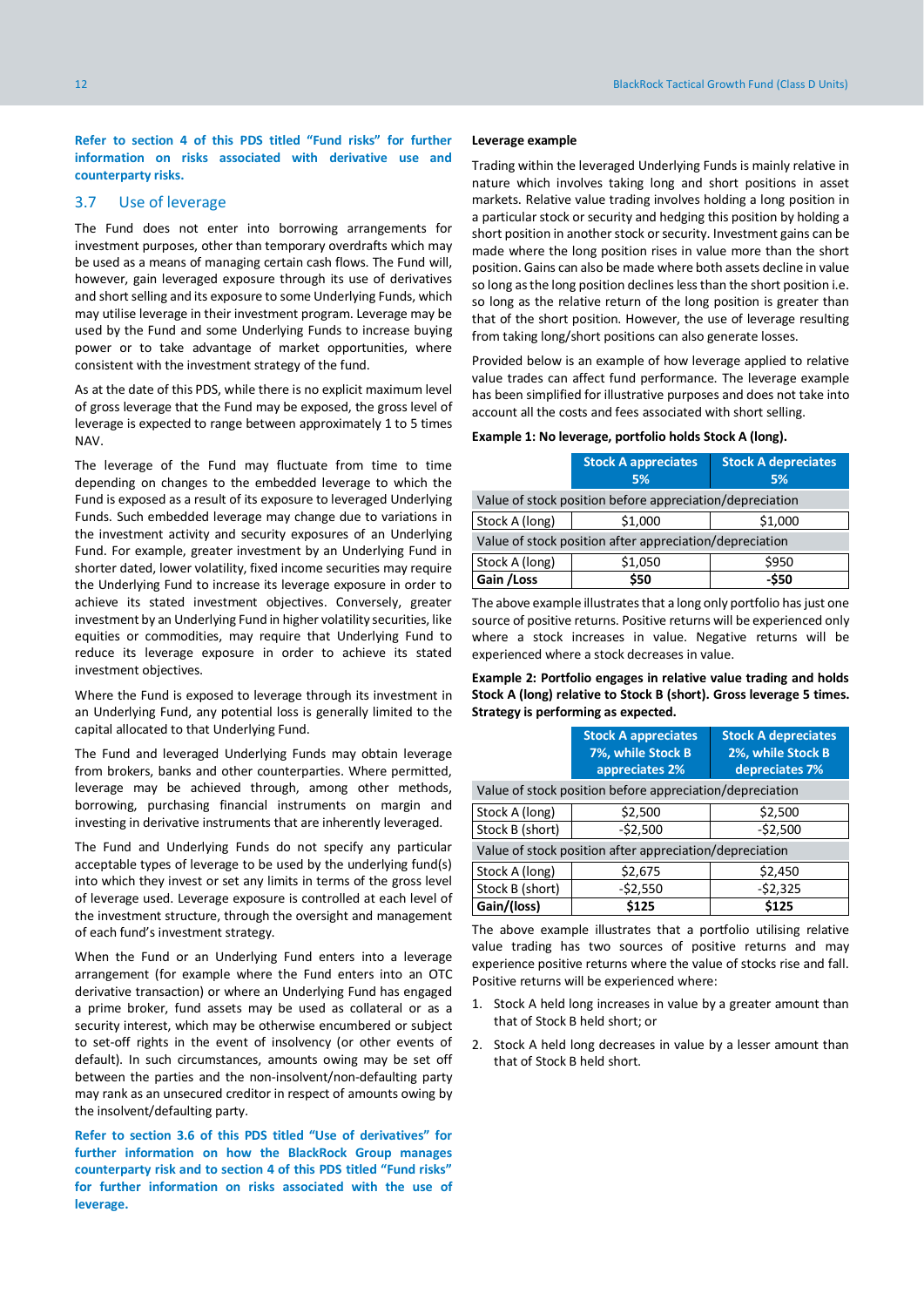#### **Example 3: Portfolio engages in relative value trading and holds**

**Additional information has been incorporated by reference** Further information on the general benefits of managed investment schemes has been incorporated by reference, including but not limited to, details of information and reports you will receive from us, labour standards, environmental, social or ethical considerations and proxy voting and our legal and compliance requirements. Refer to section 1 of the **BlackRock Additional Fund Information No. 2** document for further details, which is available on our website at [https://www.blackrock.com/au/individual%20/funds-](https://www.blackrock.com/au/individual%20/funds-information/offer-documents)

[information/offer-documents.](https://www.blackrock.com/au/individual%20/funds-information/offer-documents) You should read this important information before making a decision. This material may change between the time when you read this PDS and when you acquire the product.

#### **Stock A (long) relative to Stock B (short). Gross leverage 5 times. Strategy is not performing as expected.**

|                                                         | <b>Stock A appreciates</b><br>2%, while Stock B<br>appreciates 7% | <b>Stock A depreciates</b><br>7%, while Stock B<br>depreciates 2% |  |  |  |  |
|---------------------------------------------------------|-------------------------------------------------------------------|-------------------------------------------------------------------|--|--|--|--|
|                                                         | Value of stock position before appreciation/depreciation          |                                                                   |  |  |  |  |
| Stock A (long)                                          | \$2,500                                                           | \$2,500                                                           |  |  |  |  |
| Stock B (short)                                         | $-52,500$                                                         | $-52,500$                                                         |  |  |  |  |
| Value of stock position after appreciation/depreciation |                                                                   |                                                                   |  |  |  |  |
| Stock A (long)                                          | \$2,550                                                           | \$2,450                                                           |  |  |  |  |
| Stock B (short)                                         | $-52,675$                                                         | $-52,325$                                                         |  |  |  |  |
| Gain/(loss)                                             | $-5125$                                                           | $-5125$                                                           |  |  |  |  |

The above example illustrates, however, that a portfolio utilising relative value trading may also experience negative returns. Negative returns will be experienced where:

- 1. Stock A held long increases in value by a lesser amount than that of Stock B held short; or
- 2. Stock A held long decreases in value by a greater amount than that of Stock B held short.

**Additional information has been incorporated by reference\*** Further information on the maximum and anticipated level of gross leverage of some Underlying Funds and details of appointed prime brokers has been incorporated by reference. Refer to the **BlackRock Tactical Growth Fund – Underlying Funds** document for further details, which is available on our website at www.blackrock.com/au/individual/funds-informati on/offer-documents. You should read this important information before making a decision.

# <span id="page-12-0"></span>3.8 Liquidity

As at the date of this PDS, under normal market conditions BlackRock reasonably expects, should the need arise, to be able to realise at least 80% of the Fund's assets, including investment in the Underlying Funds, at the value ascribed to those assets in calculating the Fund's NAV, within 10 days.

The Fund and Underlying Funds do not set any specific restrictions in terms of the liquidity of the underlying fund(s) into which they invest. The liquidity characteristics of portfolio holdings is considered as part of the due diligence review of an underlying fund and as part of the oversight and management of the each fund in the investment structure.

The BlackRock Group's risk management practices include the regular monitoring of the liquidity characteristics of BlackRock

Group funds and the assets in which they invest, to seek to ensure funds remain within permitted investment parameters.

**Refer to section 4 of this PDS titled "Fund risks" for further information on liquidity risk and how this risk will be managed.**

**Additional information has been incorporated by reference** Further information on the liquidity of some Underlying Funds has been incorporated by reference. Refer to the **BlackRock Tactical Growth Fund – Underlying Funds** document for further details, which is available on our website at [https://www.blackrock.com/au/individual/funds-](https://www.blackrock.com/au/individual/funds-information/offer-documents)

[information/offer-documents.](https://www.blackrock.com/au/individual/funds-information/offer-documents) You should read this important information before making a decision. This material may change between the time when you read this PDS and when you acquire the product.

# <span id="page-12-1"></span>3.9 What are the significant benefits of investing in the Fund?

The benefits of investing in the Fund include:

- ► **Active security selection and asset allocation:** Fund returns are driven by a combination of active security selection within asset classes as well as asset allocation.
- ► **Diversification:** the high degree of diversification in the Fund in terms of both asset classes and investment approaches offers the potential for an attractive risk/return profile.
- Broad investment universe: the Fund has a very broad investment universe, which allows it to take targeted positions in markets – matching views precisely with the investment positions.
- ► **Disciplined but flexible risk management:** the disciplined risk management framework aims to efficiently allocate risk in the Fund. The flexibility within the framework allows the Fund to cherry pick the best investment ideas when market conditions are best matched with investment views.
- ► **Access to the expertise of the BlackRock Group's global investment resources:** the Fund draws upon the expertise of the BlackRock Group's asset allocation and investment teams globally. The BlackRock Group is a large, well-resourced and multi-disciplined asset manager with access to outstanding and comprehensive expertise in almost all asset classes and in asset allocation.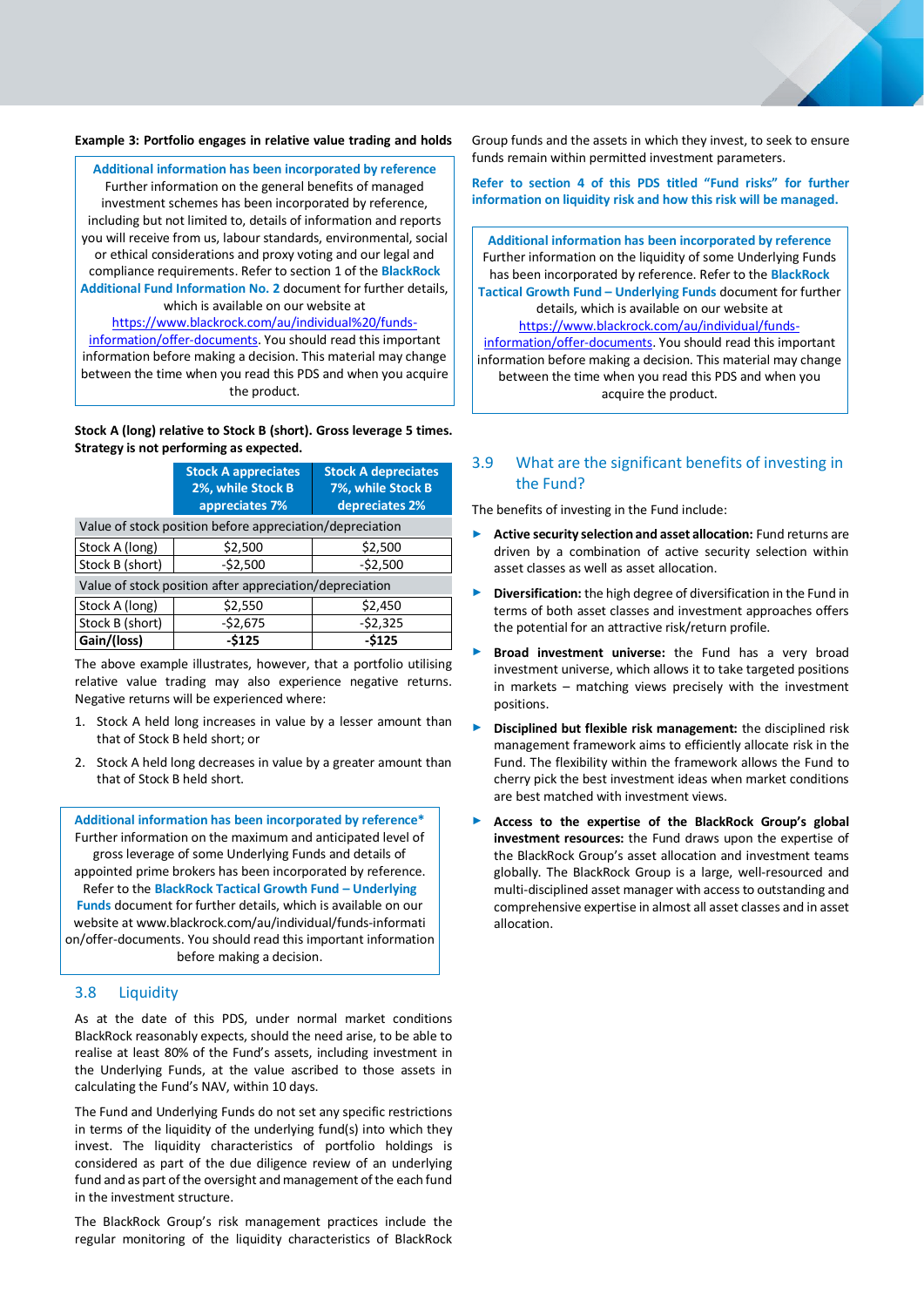# <span id="page-13-0"></span>4. Fund risks

#### <span id="page-13-1"></span>4.1 What are the risks of investing?

Before you make an investment decision it is important to identify your investment objectives and the level of risk that you are prepared to accept. This may be influenced by:

- the timeframe over which you are expecting a return on your investment and your need for regular income versus long-term capital growth;
- ► your level of comfort with volatility in returns; or
- the general and specific risks associated with investing in particular funds.

#### <span id="page-13-2"></span>4.2 General risks

All investments have an inherent level of risk. Generally there is a trade-off between higher expected returns for higher expected risk – represented by the variability of fund returns.

The value of your investment will fluctuate with the value of the underlying investments in the Fund. Investment risk may also result in loss of income or capital invested and possible delays in repayment. You could receive back less than you initially invested and there is no guarantee that you will receive any income.

# <span id="page-13-3"></span>4.3 Specific risks of this Fund?

The specific risks for the Fund (and Underlying Funds) may include:

**Asset-backed and mortgage backed securities risk.** The Fund may be exposed to asset-backs and mortgage backed securities. The obligations associated with these securities may be subject to greater credit, liquidity and interest rate risk compared to other fixed income securities such as government issued bonds. ABS and MBS are often exposed to extension risk (where obligations on the underlying assets are not paid on time) and prepayment risks (where obligations on the underlying assets are paid earlier than expected), these risks may have a substantial impact on the timing and size of the cash flows paid by the securities and may negatively impact the returns of the securities. The average life of each individual security may be affected by a large number of factors such as the existence and frequency of exercise of any optional redemption and mandatory prepayment, the prevailing level of interest rates, the actual default rate of the underlying assets, the timing of recoveries and the level of rotation in the underlying assets.

**Commodities related investments risk.** The Fund may be exposed to the commodities markets, which may cause greater volatility to investment returns than more traditional securities. The value of commodity-linked securities may be affected by changes in overall market movements, commodity index volatility, changes in interest rates, or sectors affecting a particular industry or commodity, such as drought, floods, weather, embargoes, tariffs and international economic, political and regulatory developments.

**Derivative risk.** The Fund may be exposed to derivative securities. The use of derivatives expose a fund to different risks as opposed to investing directly in a security. For example, derivatives can cause a fund to make greater gains or incur greater losses than the gains and losses of the underlying security in relation to which the derivative derives its value.

Derivative transactions may be subject to the risk that a counterparty to the transaction will wholly or partially fail to perform their contractual obligations under the arrangement (including failing to meet collateral requirements under the arrangement). Additionally, OTC markets are not guaranteed by an exchange or clearing corporation and generally do not require payment of margin. To the extent that a fund has unrealised gains in such instruments or has deposited collateral with its counterparty that fund is at risk that its counterparty will become bankrupt or otherwise fail to honour its obligations. Derivative transactions may also expose a fund to a risk of potential illiquidity if the derivative instrument is difficult to purchase or sell.

The BlackRock Group attempts to minimise these risks by engaging in derivative transactions only with financial institutions that have substantial capital or that have provided a third-party guarantee or other credit enhancement.

**Distressed securities risk.** The Fund may be exposed to distressed securities which are generally considered speculative and involve substantial risks in addition to the risks of investing in junk bonds. Investors in such securities will generally not receive interest payments on the distressed securities and may incur costs to protect their investment. In addition, distressed securities involve the substantial risk that the principal will not be repaid. These securities may present a substantial risk of default or may be in default at the time of investment. An investor in distressed securities may incur additional expenses to the extent it is required to seek recovery upon a default in the payment of principal of or interest on its portfolio holdings. In any reorganisation or liquidation proceeding relating to a portfolio company, the investor of distressed securities may lose their entire investment or may be required to accept cash or securities with a value less than its original investment. Distressed securities and any securities received in an exchange for such securities may be subject to restrictions on resale.

**Equity security risk.** Equity securities are subject to changes in value, and their values may be more volatile than those of other asset classes. Dividend payments from shares may also vary over time.

**Fixed income securities risk.** The Fund may be exposed to fixed income securities. There are a number of risks associated with an investment in fixed income securities, which can result in significant variability in investment returns and a loss of income or capital value. These include:

- ► Credit risk. The value of a fund investing in fixed income securities is affected by the perceived or actual credit worthiness of the issuer of the security. A perceived or actual deterioration of credit quality (e.g. an issuer credit downgrade or credit event leading to a revised premium attributable to investment due to credit worthiness downgrade) of a fixed income security will adversely impact the value of such investment.
- Interest rate risk. An increase in interest rates will cause the values of fixed income securities, in particular fixed rate securities, to decline, which will in turn impact the returns of a fund investing in such securities. Interest rate risk is generally lower for shorter term fixed income investments and higher for longer term fixed income investments.
- Income risk. A fund investing in fixed income securities may experience a decline in income where market interest rates are falling. This can result when a fund reinvests in securities at a lower yield than the current fund portfolio yield.
- Issuer risk. Corporate issuers of fixed income securities may willingly or unwillingly default on their obligation to make interest or principal payments. Similarly, sovereign issuers (i.e. governments of a country or an agency backed by a government) may refuse to comply with their obligations during economically difficult or politically volatile times. Such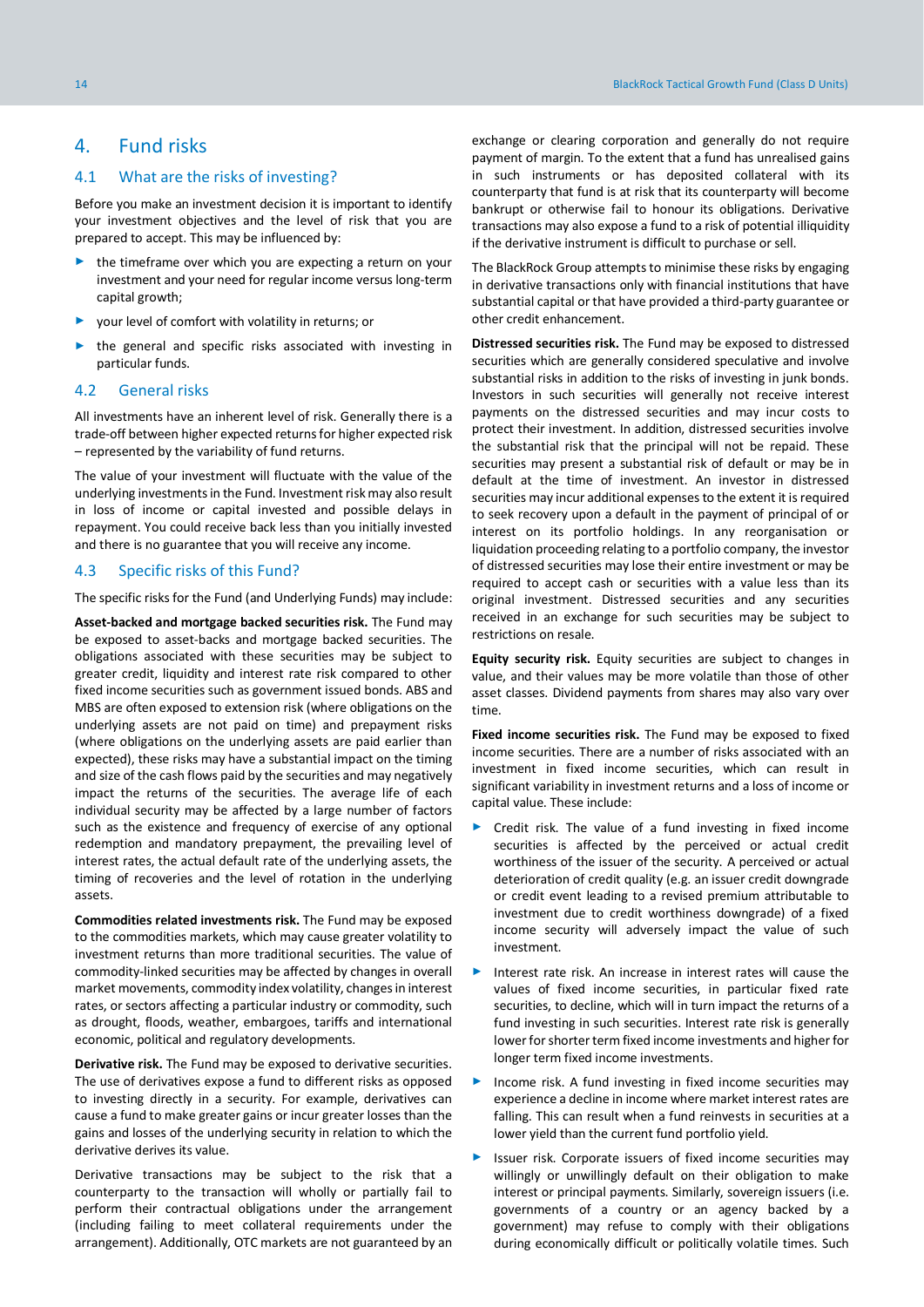events may cause a downgrade in the credit rating of an issuer and/or its fixed income security, which in turn may cause the value of the fixed income security to fall. There is also no assurance that an issuer of fixed income securities will continue to issue the fixed income securities or keep that particular fixed income securities market open.

Spread risk. The prevailing rates of compensation for creditworthiness of issuers of instruments (spread) is affected by market factors including sentiment, supply and demand and general economic conditions. A change in these factors, which impact spread, can negatively impact the yield earned by a fund investing in credit instruments.

**Foreign investment risk.** Exposure to securities or derivative instruments issued in foreign markets may include certain risks associated with:

- differences in trading, settlement and clearing procedures that may restrict trading (as a result of suspensions or daily quotas), increase default or market operational risks or require securities to be held on a beneficial basis via a depositary nominee;
- currency risk, the risk that foreign currencies change in value relative to the Australian dollar, which may affect a fund's investment returns. These movements may either add to or subtract from performance. Passive currency management may be undertaken, however, it may not be possible to perfectly match performance of the hedging relative to that of its benchmark. Additionally, active currency management may be undertaken from to time, with a view to manage risk and return. Currency management can result in capital losses and investment returns are not guaranteed;
- countries may be subject to considerable degrees of market volatility, economic, political and social instability, which may reduce or preclude the ability to trade security exposures or negatively affect a security's value; and
- differences in accounting, financial reporting, taxation, legal, regulatory, liquidity and pricing practices that are subject to change and if so may adversely affect a fund.

**Junk bonds risk.** Although junk bonds generally pay higher rates of interest than investment grade bonds, junk bonds are high risk investments that may cause income and principal losses.

**Leverage risk.** The Fund may be exposed to investment strategies that use leverage. The exposure of a leveraged portfolio to movements in the instruments and markets in which it invests can be greater than the value of the assets within the portfolio. Therefore, if a leveraged portfolio generates a positive return, the returns will be greater than the returns generated by an equivalent unleveraged portfolio. Similarly, if the investments generate a negative return, the losses will be greater than the losses generated by an equivalent unleveraged portfolio.

**Liquidity risk.** The Fund may be exposed to securities with limited liquidity, which are in practice infrequently traded or for which typical daily volumes traded are small. It may not be possible to sell such securities when it is desirable to do so or to realise what the manager perceives to be their fair value in the event of a sale. The Fund may also be exposed to other pooled investment vehicles which may, in certain circumstances, limit or suspend redemptions rights. The general level of market liquidity also varies and may deteriorate. Such a deterioration may negatively impact the ability to trade fund securities and may negatively affect the price at which a trade is executed. These circumstances could impair a fund's ability to make distributions to a redeeming unit holder in a timely manner and a fund may need to consider suspending

redemptions. The BlackRock Group aims to reduce these risks by understanding the liquidity characteristics of securities a fund is exposed to and plans trading so as to minimise the adverse consequences of low liquidity.

**New fund/investment strategy risk.** The Fund may be exposed to new funds/investment strategies, which have little or no operating history upon which investors can evaluate the anticipated performance of the investment. Any performance information will therefore be short term in nature. Performance returns over the short term may not be indicative of long-term performance.

**Property risk.** The Fund may be exposed to property securities. The risk level varies between development property (higher risk) and existing property (lower risk). Property also tends to have a unique cycle, which is different to shares and other asset classes.

Particular external factors affecting property include liquidity, interest rates, diversity of direct property holdings, the quality of properties, proximity to competing properties, current and expected income and other economic conditions that may affect supply and demand.

Property exposure in the Fund may be obtained via holdings in listed property securities or via derivative contracts based on these securities. In addition to the above risks, these vehicles may be subject to refinancing risk associated with any borrowings made in order to acquire properties, may have limited financial resources and may trade less frequently and in limited volume. Listed property securities are valued daily according to their last quoted market price.

**Reduced regulatory oversight.** The Fund may be exposed to other funds domiciled in jurisdictions other than Australia. The laws in such jurisdictions may differ from those in Australia and therefore may not necessarily provide the same level of protection to shareholders as schemes registered in Australia and subject to Australian regulations and conditions. Such differences in regulation could also impact the regulatory obligations of an investment vehicle's key service providers, including, but not limited to, its custodian, administrator and auditor.

**Short-selling risk.** The Fund may be exposed to investment strategies that engage in short selling. Short selling allows the holder of a short position to profit from declines in market prices to the extent such declines exceed the transaction costs and the costs of borrowing the securities. A short sale creates the risk of an unlimited loss, as the price of the underlying security could theoretically increase without limit, thus increasing the cost of covering the short position. Furthermore covering a short position may include activities which increase the price of the security (or the reference security if in a derivative contract) thereby exacerbating any loss.

As part of a short sale transaction, the investor establishing the short position (**Borrower**) will borrow securities from a securities lender (**Lender**). The Borrower is required to transfer collateral, usually in the form of cash or securities (Collateral) to the Lender. The Collateral transferred to the Lender is not required to be segregated from the Lender's other assets and may be dealt with, lent, disposed of, pledged or otherwise used by the Lender for its own purposes. In the event of the insolvency of the Lender, the Borrower will rank as an unsecured creditor of the Lender in relation to any Collateral transferred to the Lender and the Borrower may not be able to recover amounts due to it in respect of such Collateral in full. This means that the Borrower has exposure to counterparty risk with the Lender of any short sale transaction to which it is exposed.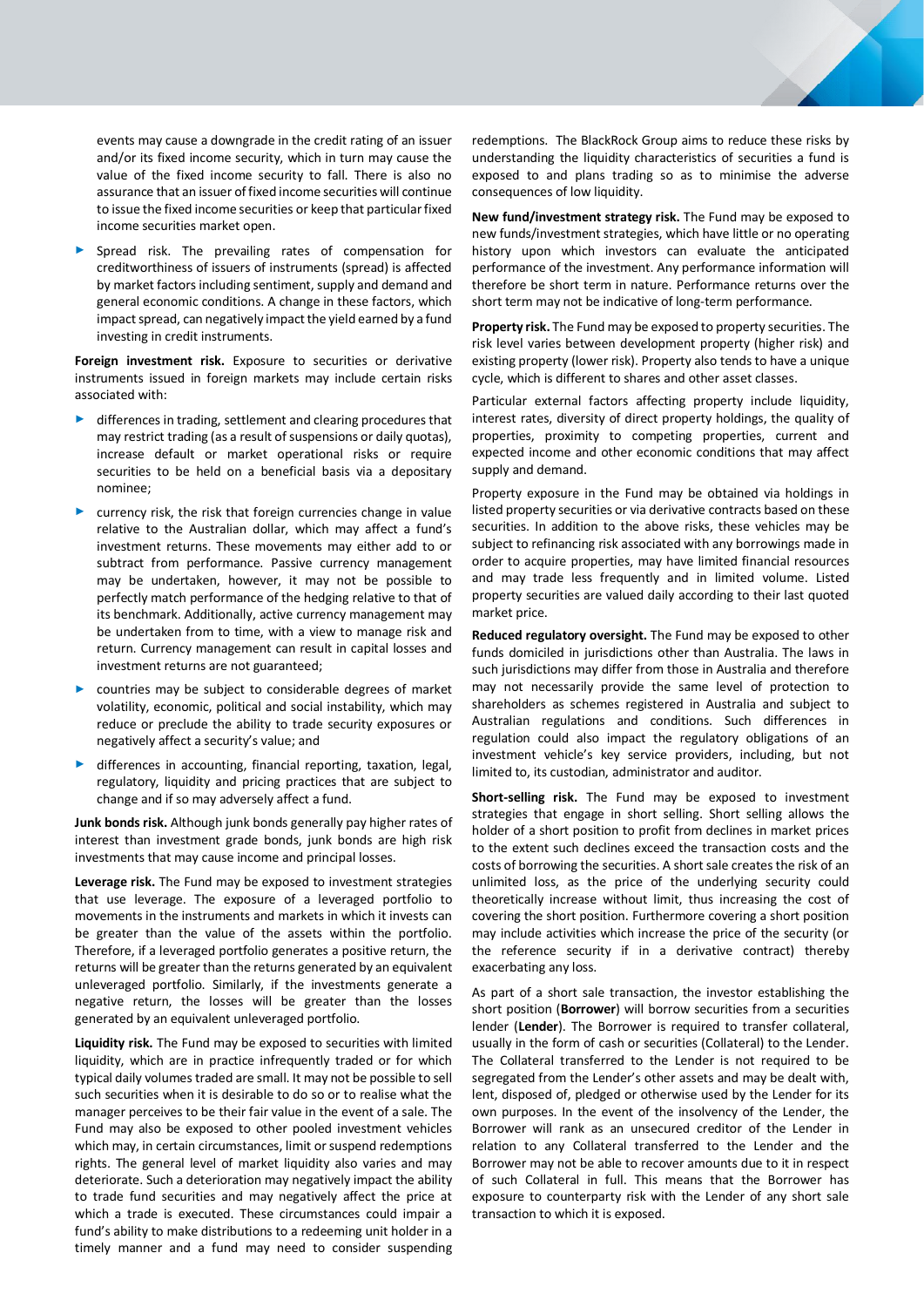The BlackRock Group seeks to manage the risks associated with short selling through its portfolio construction processes. Short positions are periodically rebalanced, so as to reduce the risk of substantial changes in the price of the short security and exposure limits may be imposed with regards to single stock positions, in order to mitigate potential losses.

When a short position is established through a derivative contract, the position may give rise to the risks detailed under "Derivative risk".

**Speculative investment strategy risk.** A number of the investment strategies to which the Fund may be exposed are speculative and entail substantial risks. Since market risks are inherent in all securities investments to varying degrees, there can be no assurance that the investment strategies will be successful. In fact, certain securities, financial instruments and investment practices described in this document can, in some circumstances, increase the potential adverse impact on investment returns.

**Tracking error risk.** The Fund may be exposed to investment strategies that seek to track the returns of a particular index. The return of such strategies may not correlate exactly with the index it is designed to match. Factors such as the fees and expenses of the strategy, imperfect correlation between portfolio security holdings and the securities constituting the index, inability to rebalance portfolio security holdings in response to changes in the constituents of the index, rounding of prices, changes to the index and regulatory policies may affect the ability of the manager of an index tracking strategy to achieve close correlation with the index. Returns may therefore deviate from the index it is designed to match. Index tracking strategies that employ an optimisation strategy may incur tracking error risk to a greater extent than an index tracking strategy that seeks to fully replicate an index.

**Underlying fund risk.** The Fund may implement some or all of its investment strategy through an investment in underlying funds. The Fund and underlying funds are managed as separate entities, with separate investment objectives and investment strategies. No guarantee can be given that the underlying funds will meet their investment objective, continue to be managed according to their current investment strategy or be open to investments in the future. Changes to an underlying fund may be made without unitholder approval. Should an underlying fund change its investment objective or investment strategy, we will review such changes with consideration to the investment objective and strategy of the Fund. Further, if an underlying fund were to be suspended, closed or terminated for any reason, the Fund would be exposed to those changes.

#### <span id="page-15-0"></span>4.4 General risks of investing in the Fund

Other risk more generally associated with investing in a fund include:

**Counterparty risk.** Institutions, such as brokerage firms, banks, and broker-dealers, may enter into transactions with the manager of a fund in relation to the sale and purchase of assets or securities. Such institutions may also be issuers of the securities in which a fund invests. Bankruptcy, fraud, regulatory sanction or a refusal to complete a transaction at one of these institutions could significantly impair the operational capabilities or the capital position of a fund. While the BlackRock Group uses reasonable efforts to mitigate such risks, there can be no guarantee that transactions between such counterparties will always be completed in the manner contemplated by, and favourable to, the relevant fund.

**Conflicts of interest risk.** Certain conflicts of interest may arise in the operation of a BlackRock Group fund. Fund structures may involve members of the BlackRock Group acting in more than one capacity, while BlackRock Group funds may hold over-the counter derivative agreements where a member of the BlackRock Group is acting (in different capacities) on both sides of the agreement. BlackRock Group funds may be invested in by persons associated with BlackRock Group or by other funds and accounts managed by different members of the BlackRock Group. Investors in a fund may, in some instances, invest on different terms to each other, some of which may be more favourable than others. Each investor in a fund may act in a way which is adverse to the interests of other investors in that fund. Additionally, funds and accounts managed by different members of the BlackRock Group may act as a seed investor in a BlackRock Group fund, which may create a commercial opportunity for the BlackRock Group. For example, a seed investment may allow the BlackRock Group to establish a track record for a fund that can then be sold to other clients. Certain investment strategies of the BlackRock Group may conflict with each other and may affect the price and availability of securities in which to invest. Members of the BlackRock Group may also give advice or take action with respect to any of their clients which may differ from the advice given or the timing or nature of any action taken with respect to the investments of other BlackRock Group funds or accounts.

While conflicts of interest may arise from time to time, the BlackRock Group has established policies and procedures in place to manage any such conflict, which includes ensuring transactions between BlackRock Group entities are conducted on an arm's length commercial basis.

**Fund risk.** The price of units in a fund and the income from them may go down as well as up. Investors may not get back their original investment. There can be no assurance that a fund will achieve its investment objective or that an investor will achieve profits or avoid losses, significant or otherwise. Capital return and income of a fund is based on the capital appreciation and income of the securities invested in, less expenses incurred. Fund returns may fluctuate in response to changes in such capital appreciation or income. The payment of distributions is at the discretion of the fund issuer, taking into account various factors and its own distribution policy. Distributions are not guaranteed and there may be periods for which distributions are higher or lower than expected. Investing in a fund may result in a different tax outcome than investing in securities directly. The application of tax laws and certain events occurring within a fund may result in you receiving some of your investment back as income in the form of a distribution. A fund will generally not be managed with consideration of the individual circumstances, including specific tax considerations, applicable to any single unitholder in the fund. Past performance is not indicative of future performance.

**Individual investment risk.** Individual securities held by a fund can and do fall in value for many reasons. Both price and levels of income are subject to fluctuation. Returns from individual securities will vary and price movements can be volatile.

**Market risk.** The Fund could lose money over short periods due to short- term market movements

and over longer periods during more prolonged market downturns. Local, regional or global events such as war, acts of terrorism, the spread of infectious illness or other public health issue, recessions, or other events could have a significant impact on the Fund and its investments.

**Operational risk.** The risk of loss resulting from inadequate or failed internal processes, people and systems, or from external events. Adverse impacts may arise internally through human error, technology or infrastructure changes, or through external events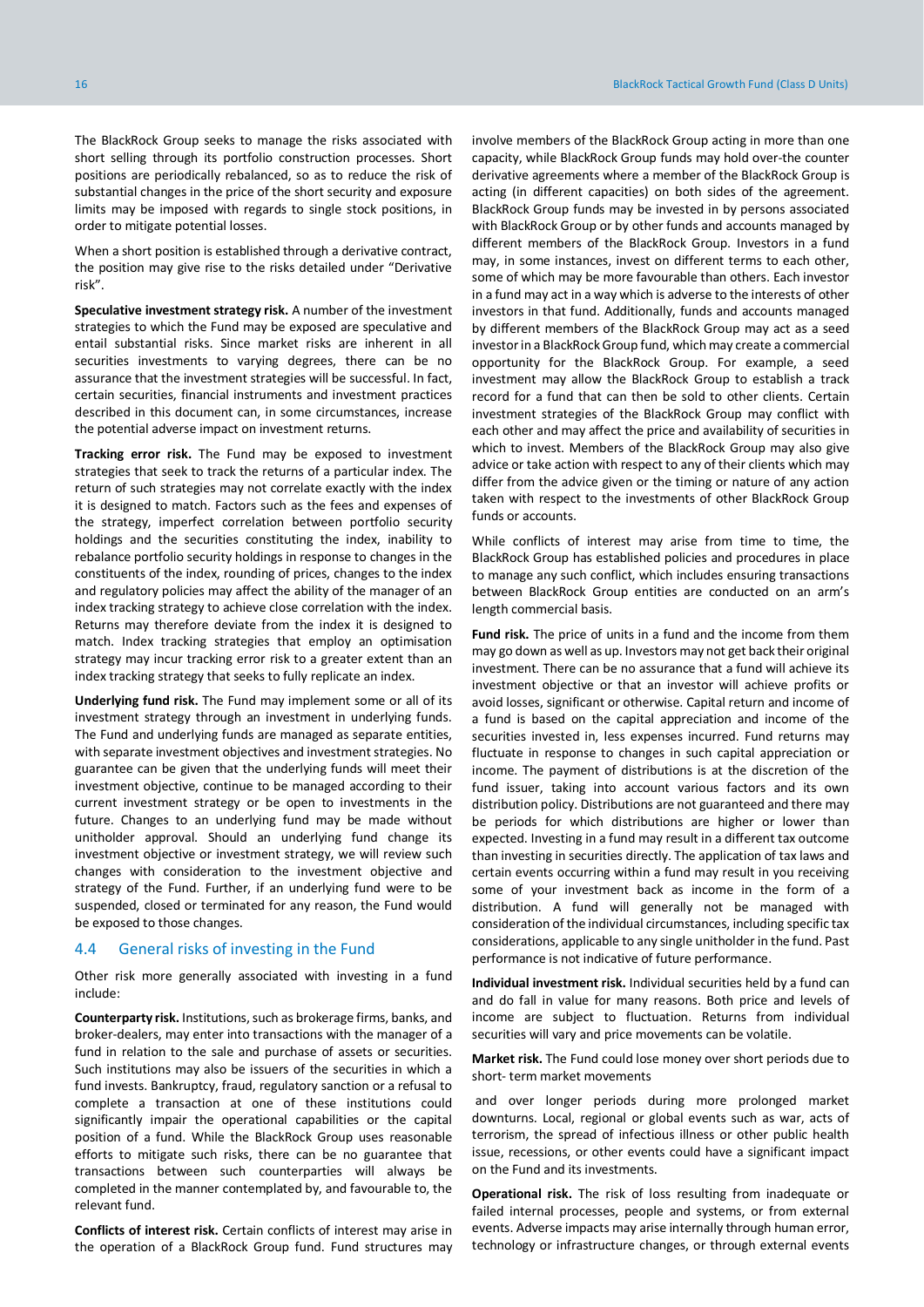such as third party failures or crisis events. The BlackRock Group has procedures in place to manage these risks and, as much as possible, monitor the controls within these procedures to ensure operational risks are adequately managed.

**Regulatory and business risk.** Changes in corporate, taxation or other relevant laws, regulations or rules may adversely affect your investment. For example, such changes may adversely affect a fund's ability to execute certain investment strategies, which could have a material effect on performance. The laws affecting registered managed investment schemes may also change in the future.

# <span id="page-16-0"></span>4.5 Risk management

The Fund and the Underlying Funds benefit from the BlackRock Group's global expertise and risk management practices, with investment strategies employed across the BlackRock Group being continuously monitored and assessed.

Asset exposures are constantly monitored to ensure all BlackRock Group funds remain within permitted investment parameters. Operating and investment processes are continuously reviewed through a combination of internal and external audit, regular compliance monitoring, management self-assessment procedures and risk management oversight.

Management of key controls and performance measurement is accomplished through routine reporting on investment activities. The BlackRock Group's automated systems produce reports which enable the ongoing monitoring of trading and investment activity against assigned limits, including individual trader and counterparty limits. Transactions that may result in exceptions to the established limits must have appropriate approval in accordance with internally documented policies.

#### **Departmental oversight**

The BlackRock Group has operational functions which help in the implementation of its risk management framework, including:

- ► **Risk and Quantitative Analysis:** Monitors the continuing development of process controls and functional segregation in conjunction with relevant business units to ensure that these remain robust and appropriate to the needs of the business. The Risk and Quantitative Analysis Team also measure and monitor all BlackRock Group funds.
- Legal and Compliance: Responsible for the identification, communication and control of applicable legislation and restrictions. Compliance staff also conduct periodic compliance reviews of key processes and work closely with management to develop suitable controls.
- Internal Audit: Responsible for the review of internal processes and controls.
- ► **Counterparty & Concentration Risk Group:** Responsible for managing counterparty risk across the BlackRock Group. The Counterparty and Concentration Risk Group monitors and assesses counterparty exposures arising from a wide range of financial instruments.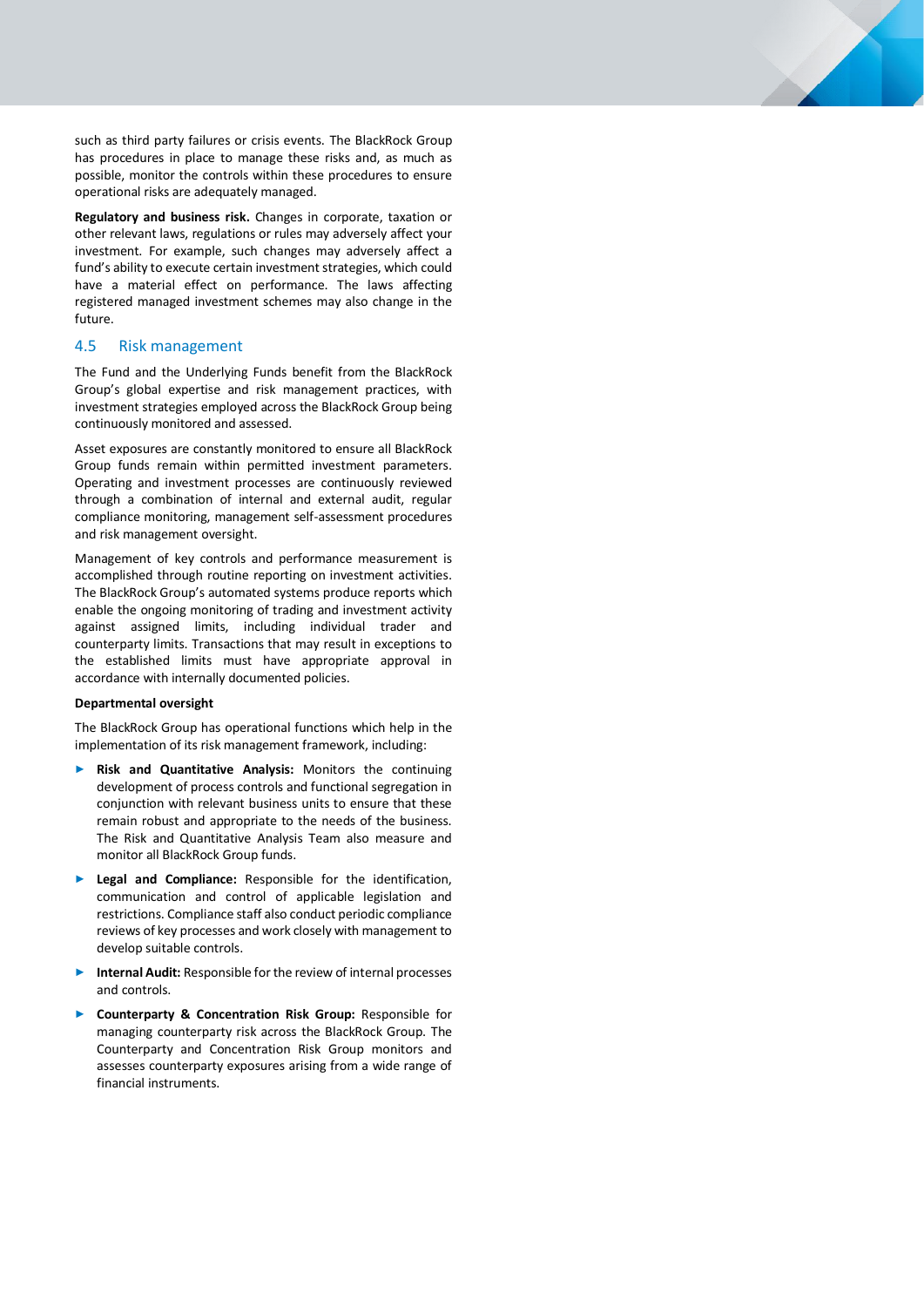# <span id="page-17-0"></span>5. Management of the Fund

#### <span id="page-17-1"></span>5.1 About the investment manager

BlackRock is the responsible entity and investment manager for the Fund. BlackRock is licensed by ASIC, which is responsible for regulating the operation of managed investment schemes like the Fund. Each Underlying Fund is managed by and/or have appointed as their investment manager/adviser a member of the BlackRock Group

The implementation of the investment strategies detailed in this PDS, including those of the Underlying Funds, are considered institutional BlackRock Group capabilities, meaning they do not rely on the involvement of any particular individual.

The responsibilities and obligations of an investment manager are generally governed by a fund's constitution, articles of association, trust deed, or other equivalent governing document, terms of the investment management arrangement to which the investment manager and fund may be party to and any applicable laws or regulations.

The Fund's constitution contains a number of provisions relating to the rights, terms, conditions and obligations imposed on both you and us. A copy of the Fund's constitution is available free of charge from us by contacting our Client Services Centre (refer to page 2 of this PDS for contact details).

Some of the main provisions which relate to your rights under the constitution of the Fund include:

- ► your right to share in the Fund income and how we calculate it;
- your right to withdraw from the Fund and what you are entitled to receive when you withdraw or if the Fund is wound up;
- ► the nature of the units; and your rights to attend and vote at a meeting of unit holders – these mainly reflect the requirements of the Corporations Act, which also deals with unit holders rights to requisition or call a meeting;
- resolutions passed by a requisite majority at a meeting of unit holders are binding on all unit holders;
- when we can and what happens if we terminate the Fund;
- when we can amend the Fund's constitution. Generally, we can only amend a constitution where we reasonably believe that the changes will not adversely affect your rights as an investor. Otherwise, the constitution can only be amended if approved by special resolution at a meeting of unit holders;
- our right to refuse to accept applications for units or record any transfer of units without giving any reason;
- ► our right to cancel units issued to a unit holder if cleared funds are not received by the Fund; and
- our broad powers to invest, borrow and generally manage the Fund. We do not currently intend to borrow funds to acquire assets for the Fund, although this is permitted under the Fund's constitution. We may only borrow if we consider it to be in the best interests of unit holders.

The constitution of the Fund provides that the liability of each unit holder is generally limited to its investment in the Fund. A unit holder is not required to indemnify us or our creditors in respect of the Fund. However, no complete assurance can be given in this regard, as the ultimate liability of a unit holder has not been finally determined by the courts.

The constitutions of Underlying Funds managed by BlackRock generally contain similar provisions to those outlined above. The trust deed (or equivalent governing document) of Underlying Funds not managed by BlackRock (but who have appointed as their investment manager a member of the BlackRock Group) may include provisions in relation to matters similar to those constitutional provisions already outlined.

BlackRock uses a global service delivery model across the BlackRock Group to deliver superior outcomes to its clients. In the delivery of functions, powers and duties to clients, we use multiple entities of the BlackRock Group (in addition to the Responsible Entity). For example, global order routing entails the use of multiple trading desks located in various regions and the use of global centres of excellence allows certain related parties to specialise in functions such as investment operations and portfolio management. Even though we use offshore related parties, the Responsible Entity has systems and procedures in place as the holder of an Australian financial service licence to monitor and supervise the services provided by our related parties. The Responsible Entity remains responsible and liable for the acts and omissions of any related party.

All Underlying Funds have appointed a member of the BlackRock Group as their investment manager pursuant to an investment management arrangement, to provide investment management services. Provisions within the investment management arrangements of any such Underlying Funds, which may affect you as a unit holder of the Fund, may include:

- the terms and scope of appointment of the investment manager (for example, in some instances, the investment manager will be appointed for an initial term and then for subsequent annual terms, subject to their appointment being terminated);
- ► any restrictions placed on the investment manager in terms of the permitted investments for the fund;
- the investment manager's entitlement to receive a management fee, any performance fee and other amounts payable out of the assets of the fund;
- the liability of the investment manager (for example, in circumstances where the investment manager acts with negligence, wilful misconduct or bad faith);
- ► the liability of the investment manager for acts of third parties such as banks, brokers or agents; and
- the provision of indemnities, for example, in circumstances where there is no negligence, wilful misconduct or bad faith on the part of the indemnified party; and
- when the investment management arrangement may be terminated. While each investment management arrangement may include termination provisions (which are generally on normal commercial terms), as all appointed investment managers are BlackRock Group entities, it is not expected that any such termination provision will be materially relied upon by either the relevant Underlying Fund or its investment manager.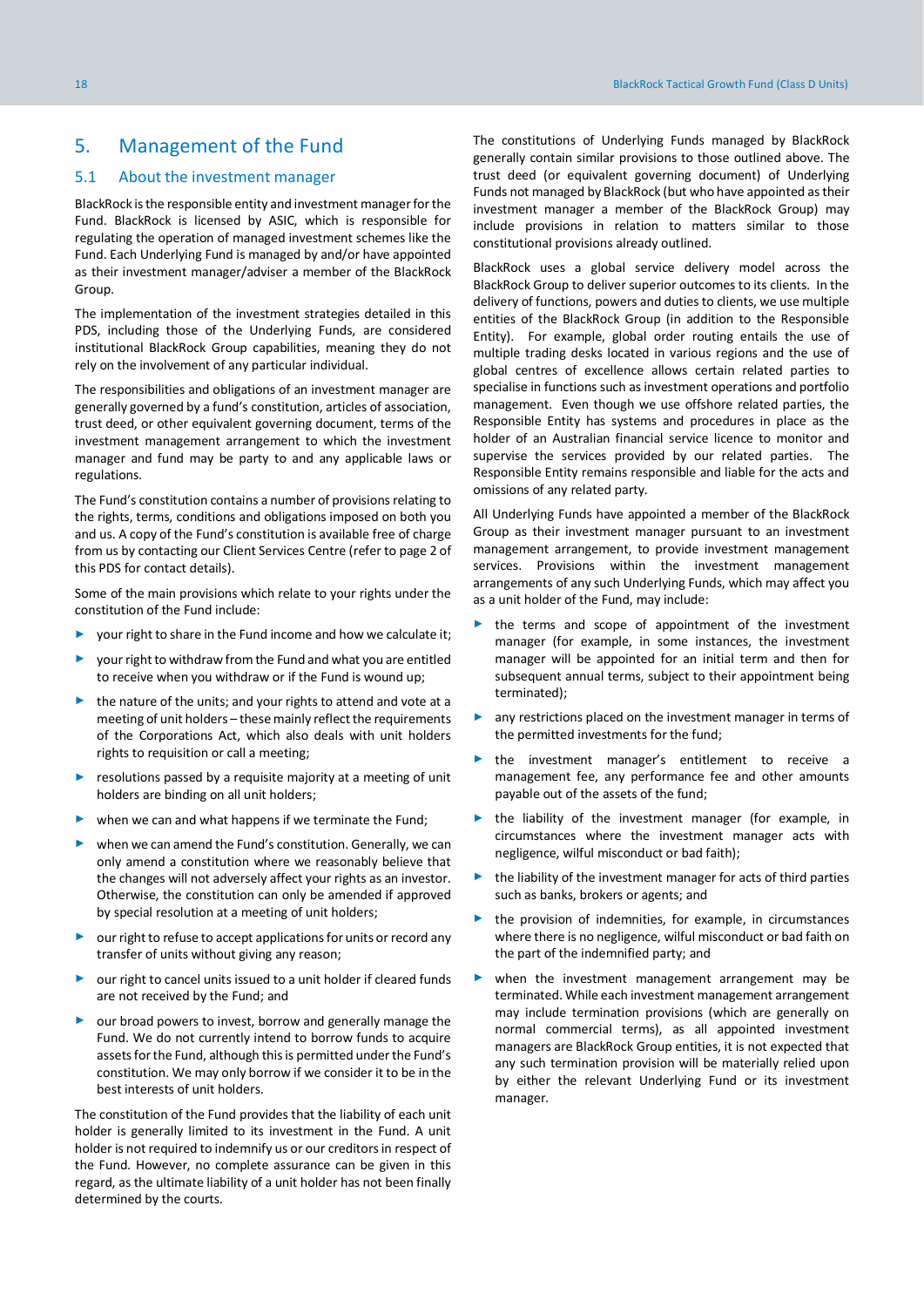**Additional information has been incorporated by reference** Further information on the appointed investment managers of some Underlying Funds has been incorporated by reference. Refer to the **BlackRock Tactical Growth Fund – Underlying Funds** document for further details, which is available on our website a[t https://www.blackrock.com/au/individual/funds](https://www.blackrock.com/au/individual/funds-information/offer-documents)[information/offer-documents.](https://www.blackrock.com/au/individual/funds-information/offer-documents) You should read this important information before making a decision.

# <span id="page-18-0"></span>5.2 Other key service providers

A number of key service providers have been engaged to assist with the ongoing operation and administration of the Fund and Underlying Funds. A summary of key service providers of the Fund is provided below.

The Fund and each Underlying Fund have entered into separate arrangements with each of their key service providers, which generally set out the terms and conditions of the service provider's appointment, where applicable, specified benchmarks and service levels, as well as the consequences of any breaches to the terms of the appointment.

Before any key service provider is engaged by the BlackRock Group a due diligence exercise or assessment of the prospective key service provider is generally undertaken. Consideration and continuous monitoring of key service providers is also undertaken through day-to-day dealings with these entities.

#### **Custodian: JP Morgan Chase Bank, N.A.**

A custodian provides custodial services to a fund and is responsible for the safekeeping of fund assets.

A custodian's role is generally limited to holding the assets of a fund and acting on behalf of the responsible entity or the fund's board of directors (as applicable) and acting in accordance with instructions from the responsible entity or the fund's board of directors (as applicable), except in limited circumstances where the custodian has a discretion to act without instructions.

A custodian has no supervisory obligation to ensure that the responsible entity or the fund's board of directors (as applicable) complies with its obligations as responsible entity or board (as applicable) of a fund. The responsible entity or fund board of directors (as applicable) will also remain liable to unit holders for acts and omissions of the appointed custodian.

The custodian may change from time to time but must satisfy any relevant regulatory requirements.

The Fund and Underlying Funds do not generally request specific requirements in respect of the custodial arrangements of the underlying fund(s) into which they invest. Custodial arrangements are considered at each level of the investment structure, through the oversight and management of each fund.

#### **Administrator: JP Morgan Chase Bank, N.A.**

An administrator provides administration services to a fund including valuation and unit pricing, registrar and transfer agent, fund accounting, distribution preparation and preparation of financial statements.

#### **Auditor: Deloitte Touche Tohmatsu**

A fund must have an appointed independent auditor of the financial statements.

#### **Prime broker**

While the Fund has not appointed a prime broker some of the Underlying Funds have.

The prime broker of a fund generally provides clearing, settlement, financing, stock borrowing, foreign exchange facilities and reporting services.

## **Changes to key service providers**

The key service providers detailed in this PDS may change from time to time. Investors will be notified of any such changes in accordance with our obligations under the Corporations Act.

**Additional information has been incorporated by reference** Further information on the key service providers of some Underlying Funds has been incorporated by reference. Refer to the **BlackRock Tactical Growth Fund – Underlying Funds**  document for further details, which is available on our website a[t https://www.blackrock.com/au/individual/funds](https://www.blackrock.com/au/individual/funds-information%20/offer-documents)[information%20/offer-documents.](https://www.blackrock.com/au/individual/funds-information%20/offer-documents) You should read this information before making an investment decision.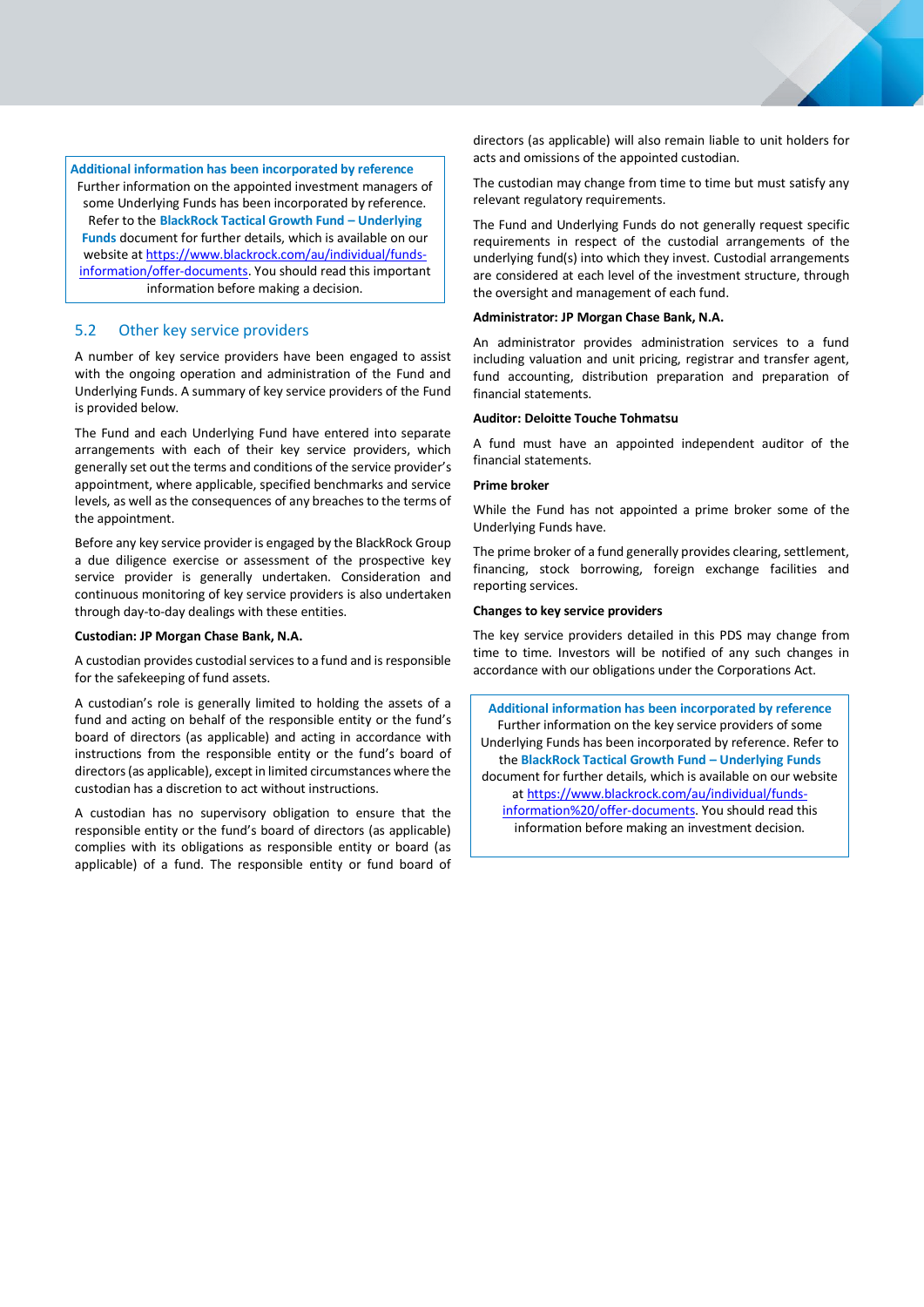# <span id="page-19-0"></span>6. Fees and other costs

#### **Consumer Advisory Warning**

#### **DID YOU KNOW?**

Small differences in both investment performance and fees and costs can have a substantial impact on your long-term returns. For example, total annual fees and costs of 2% of your account balance rather than 1% could reduce your final return by up to 20% over a 30-year period (for example, reduce it from \$100,000 to \$80,000).

You should consider whether features such as superior investment performance or the provision of better member services justify higher fees and costs.

You may be able to negotiate to pay fees. Ask the fund or your financial adviser.

#### **TO FIND OUT MORE**

If you would like to find out more, or see the impact of the fees based on your own circumstances, the Australian Securities and Investments Commission (ASIC) Moneysmart website (www.moneysmart.gov.au) has a managed funds fee calculator to help you check out different fee options.

#### <span id="page-19-1"></span>6.1 Fees and costs summary

This section shows fees and other costs that you may be charged. These fees and costs may be deducted from your money, from the returns on your investment or from the Fund's assets as a whole. different fee options.

Taxes is set out in another part of this document. You should read all the information about fees and costs because it is important to understand their impact on your investment.

| Type of fee or cost                                                                                               | <b>Amount</b> | How and when paid                                                                                                                                                                                                                                                                                                                                                                                                                                                                                                       |
|-------------------------------------------------------------------------------------------------------------------|---------------|-------------------------------------------------------------------------------------------------------------------------------------------------------------------------------------------------------------------------------------------------------------------------------------------------------------------------------------------------------------------------------------------------------------------------------------------------------------------------------------------------------------------------|
| Ongoing annual fees and costs                                                                                     |               |                                                                                                                                                                                                                                                                                                                                                                                                                                                                                                                         |
| <b>Management fees and costs</b><br>The fees and costs for managing your investment <sup>1</sup>                  | $0.90\%$ p.a. | The management fee for the Fund is 0.85% p.a. and is calculated in relation<br>to the NAV of the Fund on a daily basis. This cost is deducted from the assets<br>of the Fund and is generally paid to us monthly in arrears. Management fees<br>and costs include indirect costs of 0.05%. Indirect costs are a reasonable<br>estimate of certain costs incurred within the Fund (or any underlying fund)<br>that reduce returns. The deduction of managements fees and costs is<br>reflected in the Fund's unit price. |
| <b>Performance fees</b><br>Amounts deducted from your investment in<br>relation to the performance of the product | Nil           | This Fund does not charge a performance fee.                                                                                                                                                                                                                                                                                                                                                                                                                                                                            |
| <b>Transaction costs</b><br>The costs incurred by the Fund when buying or<br>selling assets                       | $0.36\%$ p.a. | Transaction costs which are incurred when a member invests or redeems<br>from the Fund will generally be recovered through the buy-sell spread<br>applied to the unit price. Transaction costs that are not recovered ('net<br>transaction costs') reduce returns and are reflected in the Fund's unit price.                                                                                                                                                                                                           |

#### **Member activity related fees and costs (fees for services or when your money moves in or out of the Fund)**

| Establishment fee<br>The fee to open your investment                                                                     | Nil                             |                                                                                                                                                                                             |
|--------------------------------------------------------------------------------------------------------------------------|---------------------------------|---------------------------------------------------------------------------------------------------------------------------------------------------------------------------------------------|
| Contribution fee<br>The fee on each amount contributed to your<br>investment                                             | Nil                             | Not applicable.                                                                                                                                                                             |
| Buy-sell spread<br>An amount deducted from your investment<br>representing costs incurred in transactions by the<br>Fund | Sell<br>Buy<br>0.175%<br>0.175% | Estimated transaction costs are allocated when an investor buys or sells units<br>in the Fund by applying a buy/sell spread on the Fund's entry and exit unit<br>prices, where appropriate. |
| Withdrawal fee<br>The fee on each amount you take out of your<br>investment                                              | Nil                             |                                                                                                                                                                                             |
| Exit fee<br>The fee to close your investment                                                                             | Nil                             | Not applicable.                                                                                                                                                                             |
| Switching fee<br>The fee for changing investment options                                                                 | Nil                             |                                                                                                                                                                                             |

<sup>1</sup> Fees can be negotiated with certain "wholesale clients" investors (as defined by the Corporations Act) in compliance with legal requirements and any applicable ASIC class orders. See 'Differential fees" within the "Additional explanation of fees and costs" section for further information.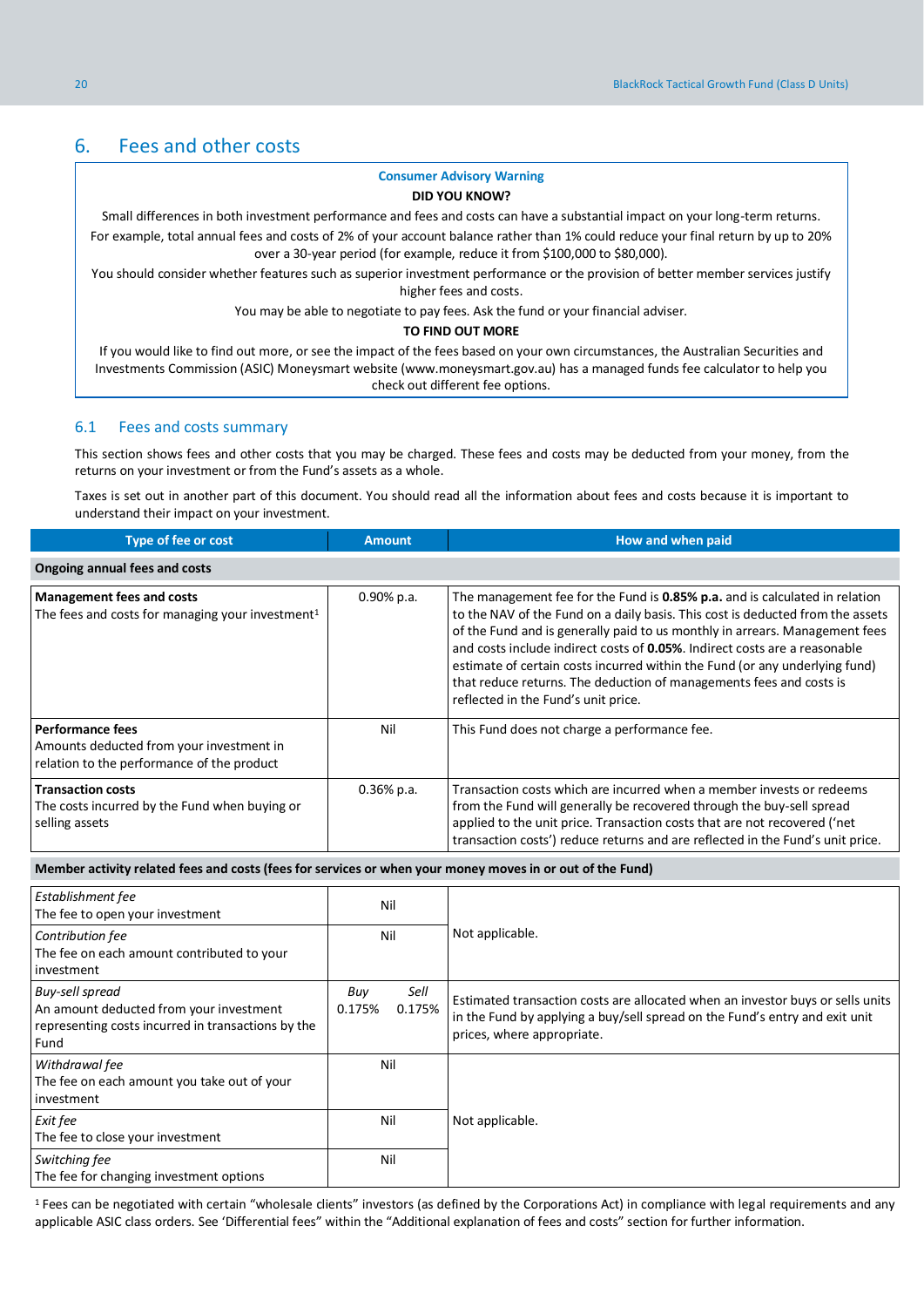# <span id="page-20-0"></span>6.2 Example of annual fees and costs of the Fund

This table gives an example of how ongoing annual fees and costs in the Fund can affect your investment over a 1-year period. You should use this table to compare this product with other products offered by managed investment schemes.

| <b>Example</b>                                                               |                                                                                                                                                                                                                                                   |                                                                                                                                           |  |  |
|------------------------------------------------------------------------------|---------------------------------------------------------------------------------------------------------------------------------------------------------------------------------------------------------------------------------------------------|-------------------------------------------------------------------------------------------------------------------------------------------|--|--|
| BALANCE OF \$50,000 WITH A CONTRIBUTION OF \$5,000<br><b>DURING THE YEAR</b> |                                                                                                                                                                                                                                                   |                                                                                                                                           |  |  |
| <b>Contribution fees</b>                                                     | For every additional \$5,000<br>you put in, you will be<br>Nil<br>charged \$0.                                                                                                                                                                    |                                                                                                                                           |  |  |
| <b>PLUS</b>                                                                  |                                                                                                                                                                                                                                                   |                                                                                                                                           |  |  |
| <b>Management fees</b><br>and costs                                          | 0.90%                                                                                                                                                                                                                                             | <b>And, for every \$50,000 you</b><br>have in the Fund you will be<br>charged or have deducted<br>from your investment \$450<br>each year |  |  |
| <b>Performance fees</b>                                                      | Nil                                                                                                                                                                                                                                               | And, you will be charged or<br>have deducted from your<br>investment <b>SO</b> in<br>performance fees each year                           |  |  |
| <b>Transaction costs</b>                                                     | And, you will be charged or<br>have deducted from your<br>0.36%<br>investment \$180 in<br>transaction costs                                                                                                                                       |                                                                                                                                           |  |  |
| <b>EQUALS</b>                                                                |                                                                                                                                                                                                                                                   |                                                                                                                                           |  |  |
| <b>Cost of Fund</b>                                                          | If you had an investment of \$50,000 at<br>the beginning of the year and you put in<br>an additional \$5,000 during that year you<br>would be charged fees and costs of<br>\$630.1<br>What it costs you will depend on the<br>fees you negotiate. |                                                                                                                                           |  |  |

1. Additional fees may apply. A buy spread of 0.175%, equal to \$8.75 on a \$5,000 contribution, will also apply.

# <span id="page-20-1"></span>6.3 Additional explanation of fees and costs

#### **Transaction costs**

In managing the investments of the Fund, transaction costs such as brokerage, settlement costs, clearing costs and government charges may be incurred. Where these costs are incurred due to investor-initiated transactions, they may be recovered through the applicable buy-sell spread. The transaction costs shown in the Fees and Costs Summary are shown net of any amount recovered by the buy-sell spread charged BlackRock. Transaction costs are an additional cost to the investor where it has not already been recovered by the buy-sell spread

The following table shows transaction costs for the Fund with consideration to the financial year ending 30 June 2021 and as a percentage of the Fund's average AUM. Net transaction costs equal total transaction costs minus transaction cost recovery. Transaction costs may vary in the future.

| <b>Estimated Transaction Costs (p.a.)</b> |       |       |  |  |  |
|-------------------------------------------|-------|-------|--|--|--|
| Gross<br>Net<br>Recovery                  |       |       |  |  |  |
| 0.43%                                     | 0.07% | 0.36% |  |  |  |

**Transaction costs should not be considered in isolation of investment returns. It is important to understand that actively managed investments are likely to have higher transaction costs than passively managed investments, such as index funds, because of the higher expected volume of trading of the Fund's assets in generating investment returns.**

#### **Differential fees**

Management fees may be negotiated with persons who qualify as wholesale investors within the meaning of section 761G of the Corporations Act, such as sophisticated and professional investors. For further information about differential fees, please contact our Client Services Centre (refer to page 2 of this PDS for contact details).

#### **Can fees change?**

All fees can change. They may vary over time as a result of changes to the product, changing economic conditions and changes in regulations. We will provide investors 30 days' notice of any proposed increase to our fees, except for changes in the Fund's buy-sell spread.

The current fees applicable to your investment are set out previously under section 6.1 of this PDS, titled "Fund fees overview" and although we have the power to change our fee structure without your consent, we have no present intention to do so.

#### **Tax**

Tax information is set out in section 8 of this document. All fees are in Australian dollars and are inclusive of Goods and Services Tax (**GST**), any applicable stamp duty and takes into account expected reduced input tax credits in respect of the GST component of the fee.

**Additional information has been incorporated by reference** Further information about the fees and costs applicable to the Fund has been incorporated by reference. Refer to section 2 of the **BlackRock Additional Fund Information No. 2** document for further details, which is available on our website at [https://www.blackrock.com/au/individual/funds](https://www.blackrock.com/au/individual/funds-information/offer-documents)[information/offer-documents.](https://www.blackrock.com/au/individual/funds-information/offer-documents) You should read this important information before making a decision.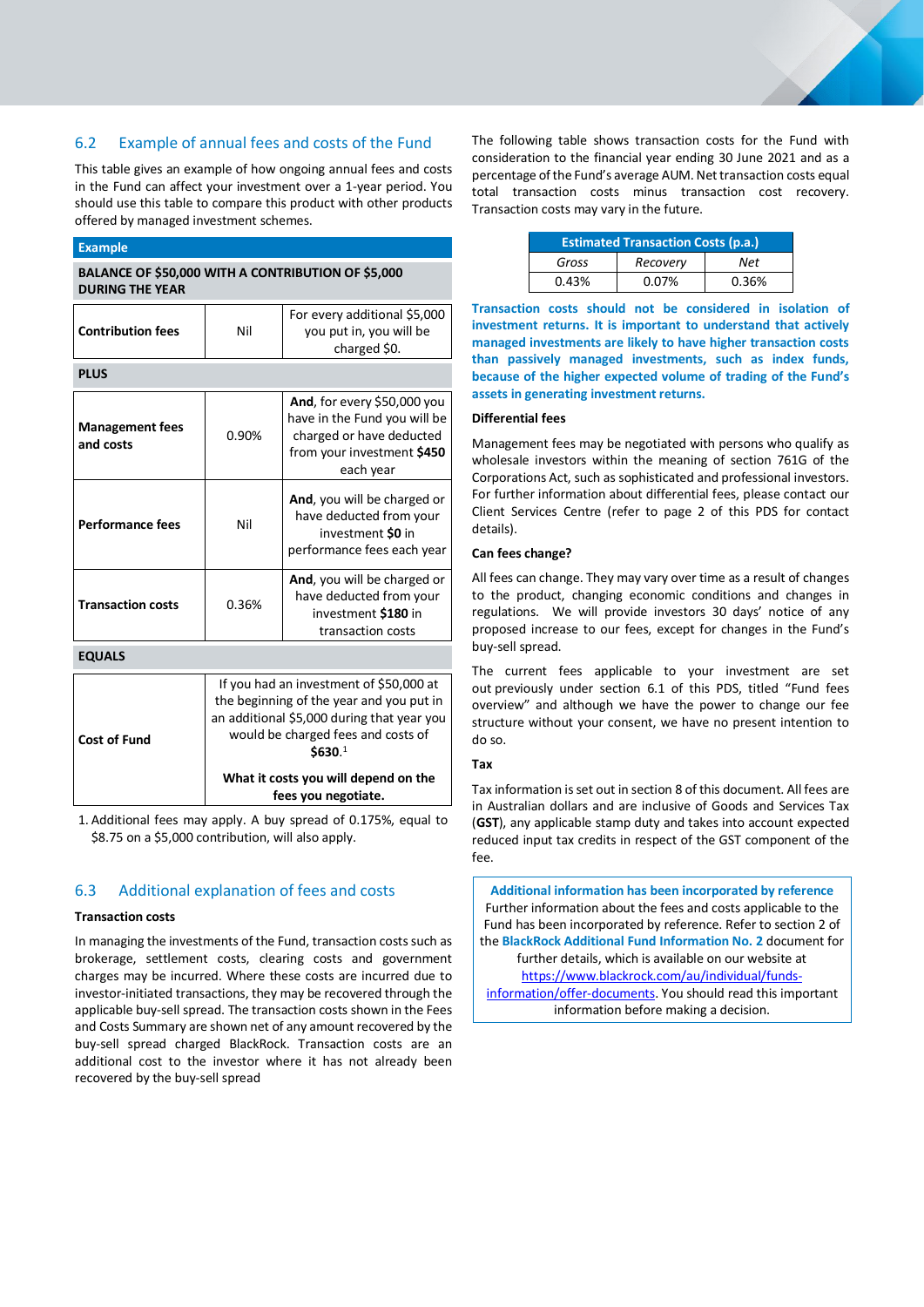

# <span id="page-21-0"></span>7. Investing in and redeeming from the Fund

## <span id="page-21-1"></span>7.1 How to invest

To make your initial investment complete and send to us (including by facsimile) the Fund's Application Form that accompanies this PDS or is available from our website at www.blackrock.com/au or by calling our Client Services Centre (refer to page 2 of this PDS for contact details).

**If you choose to send us your completed Fund Application Form by facsimile you will need to send us your original Fund Application Form for our records**.

You will normally be able to invest in the Fund on any **Business Day**, being a day other than a Saturday or Sunday on which bank are open for general business in Sydney. A list of public holidays affecting the Fund is available on our website at [www.blackrock.com/au.](http://www.blackrock.com/au) We have absolute discretion to accept, reject, or limit any application request.

When investing in the Fund you generally need a minimum amount of \$50,000 or such other amount as we may determine from time to time. There is no minimum amount for subsequent investments.

Investor transaction requests are required to be received by 1.00 pm (Sydney time) on any Business Day (**Transaction Cut-off Time**). Transaction requests received before this time will generally be executed on the same day (**Trade Date**). Investor transaction requests received after this time or on a day when the Fund is unavailable for transactions will generally be treated as having been received the following Business Day.

Your investment amount can either be:

- ► deposited into the application bank account**. If you choose to deposit your investment amount in the application bank account, you must provide us with verification from your financial institution that the money has been banked**; or
- ► transferred via BPAY®\*.

Investment details are outlined in the Fund's Application Form.

**In order for us to be able to process your investment, you must ensure that BlackRock receives cleared money in relation to the relevant Trade Date. You may also need to complete an Investor Identification Form (which follows the Fund Application Form) for the purpose of Anti-Money Laundering and Counter-Terrorism Financing legislation.**

 $@$  Registered to BPAY Pty Ltd ABN 69 079 137 518.

# <span id="page-21-2"></span>7.2 How you receive income from your investment

If you hold units in the Fund at the close of business on the last day of a distribution period, you are entitled to participate in the distributable income of the Fund. Any income you receive from your investments will be in the form of distributions. Your distribution may include interest, dividends, other income and realised gains. Distributions are not guaranteed and there may be periods for which distributions are higher or lower than expected.

Distributions (if any) are generally determined at the end of June and December each year. Distributions (if any) are usually paid within 21 Business Days of the end of the distribution period.

## <span id="page-21-3"></span>7.3 Redeeming your investment

Redemption requests can be made in writing (including by facsimile). You will normally be able to redeem from the Fund, while the Fund is liquid, on any Business Day.

While there is no minimum redemption amount, we generally require a minimum balance in your Fund account of \$50,000.

Investor transaction requests are required to be received prior to the Transaction Cut-off Time. Transaction requests received before this time will generally be executed on the relevant Trade Date. Investor transaction requests received after this time or on a day when the Fund is unavailable for transactions will generally be treated as having been received the following Business Day.

Following receipt of a redemption request, we will deposit redemption proceeds into your nominated Australian bank account, generally within four Business Days of our having received the redemption request, although we are allowed longer periods under the Fund's constitution. In certain circumstances, we can also stagger the acceptance of large redemption requests in accordance with the Fund's constitution, for example, if a redemption request represents more than 5% of the units on issue.

In some circumstances, such as when there is a freeze on withdrawals, investors may not be able to withdraw from the Fund within the usual period upon request.

Investors will be notified of any changes to their redemption rights in accordance with our obligations under the Corporations Act.

Refer to the section of this document titled "How to invest" for further information on Business Day, Transaction Cut-off Time and Trade Date.

**Refer to section 7.1 of this PDS titled "How to invest" for details of the Fund's Business Day, Transaction Cut-off Time and Trade Date.**

# <span id="page-21-4"></span>7.4 Do you have "cooling off" rights?

If you are not otherwise a "wholesale client" or "professional investor" (as defined in the Corporations Act) you have a 14-day cooling off period in which to decide if the investment is right for you. The 14-day cooling off period starts when your initial investment in the Fund is confirmed or the end of the fifth business day after the day on which units in the Fund are first issued, whichever is earlier.

If you would like to exercise your cooling off right, you must submit your request to us in writing (including by facsimile) and specifically state that you are exercising your cooling off right. If we receive your request by the Transaction Cut-off Time, your refund will generally be calculated on the relevant Trade Date. Cooling off requests received after this time or on a day when the Fund is unavailable for transactions will generally be treated as having been received on the following Business Day.

The amount of your refund will be reduced or increased for market movements in the Fund as well as any applicable transaction costs and less any non-refundable tax or duty paid or payable. Accordingly, depending upon the circumstances, the amount returned to you may be greater or less than the amount initially invested.